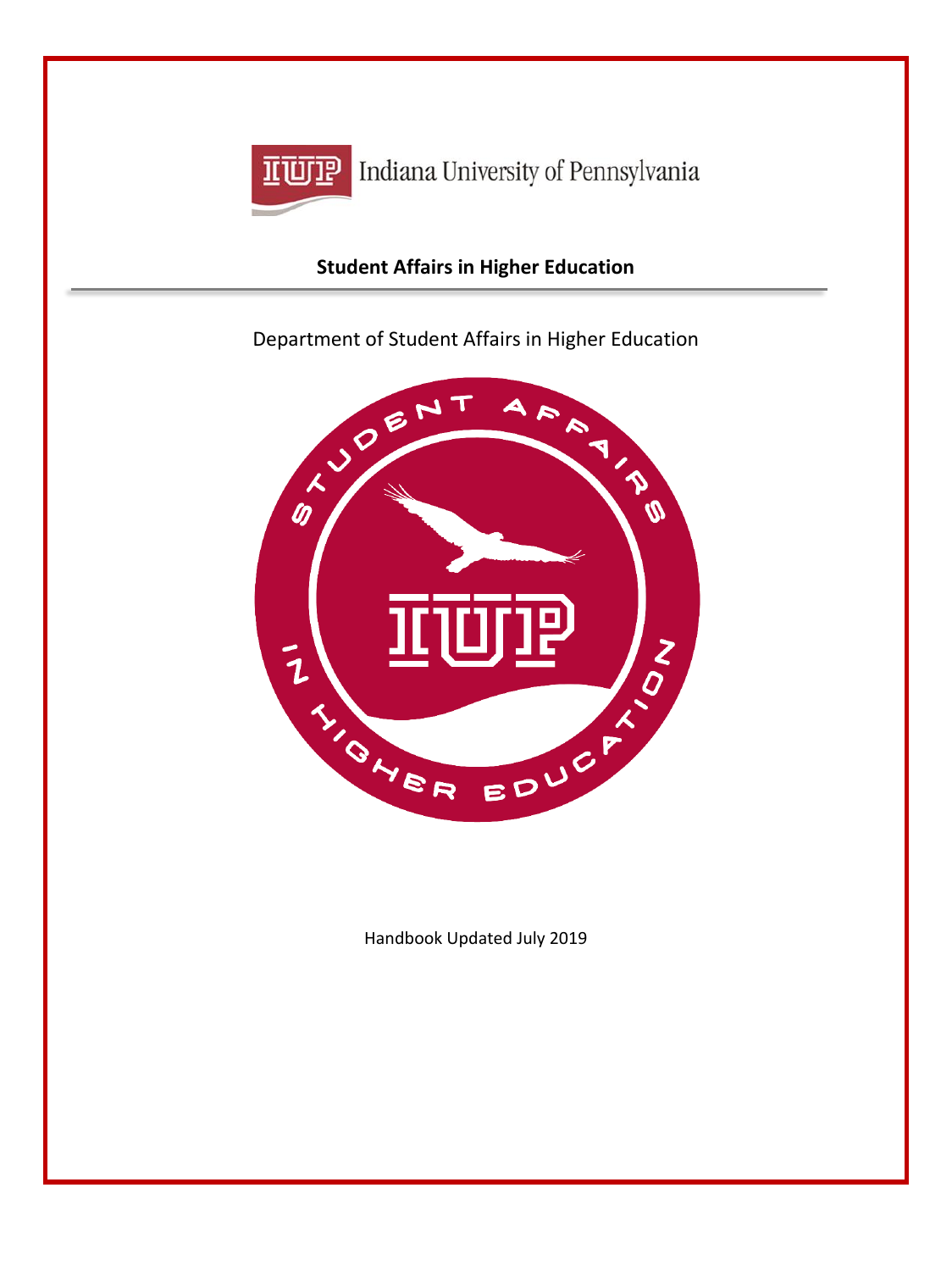Master of Arts in Student Affairs in Higher Education

Department of Student Affairs in Higher Education Stouffer Hall, Room 206 1175 Maple Street Indiana PA, 15705

Phone: 724-357-1251|Fax: 724-357-7821

Program Website:<http://www.iup.edu/sahe/>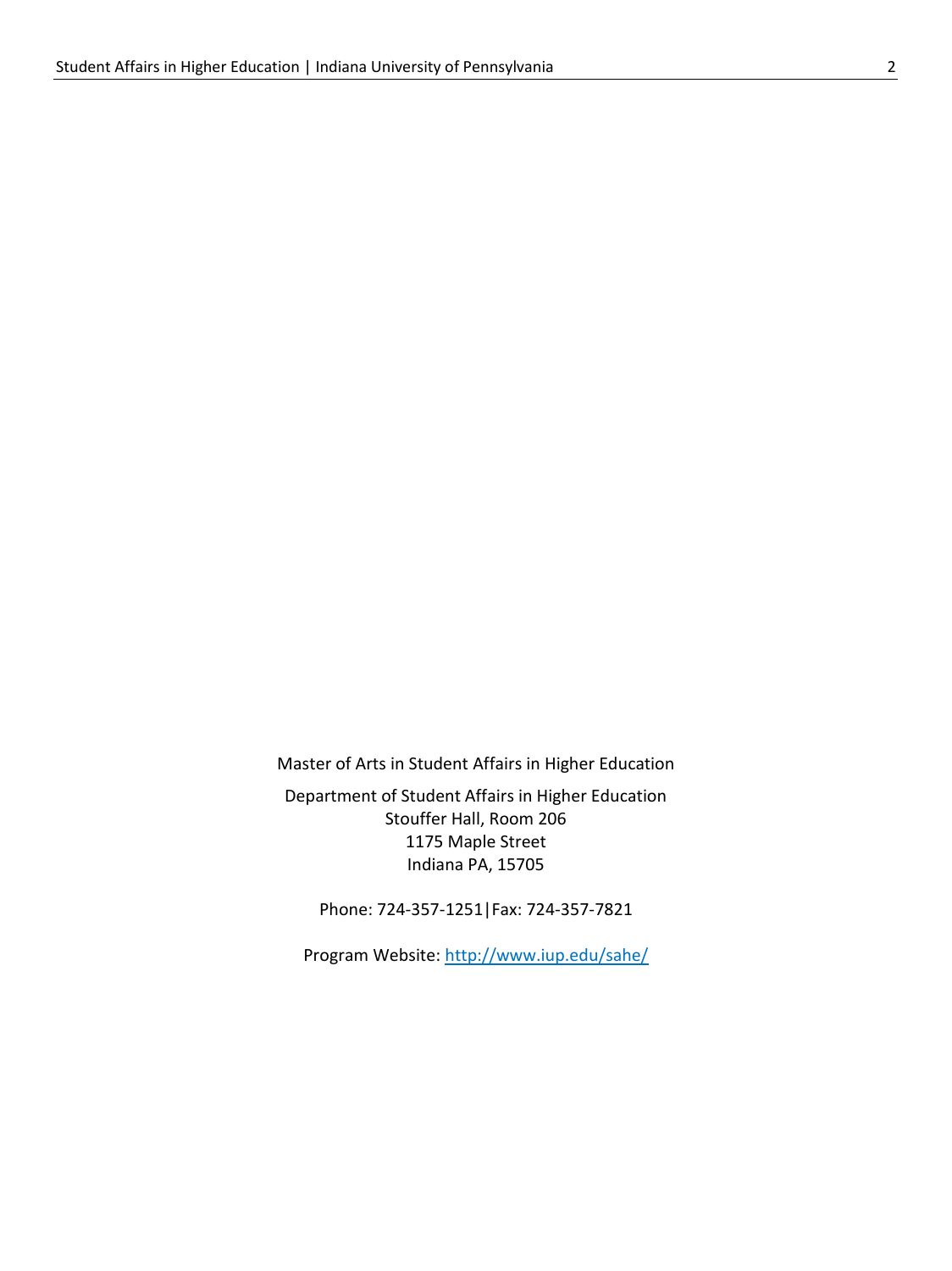#### **TABLE OF CONTENTS**

| University Policy and Procedure (See Graduate Catalog www.iup.edu/graduatestudies/catalog/) 22 |  |
|------------------------------------------------------------------------------------------------|--|
|                                                                                                |  |
|                                                                                                |  |
|                                                                                                |  |
|                                                                                                |  |
|                                                                                                |  |
|                                                                                                |  |
|                                                                                                |  |
|                                                                                                |  |
|                                                                                                |  |
|                                                                                                |  |
|                                                                                                |  |
|                                                                                                |  |
|                                                                                                |  |
|                                                                                                |  |
|                                                                                                |  |
|                                                                                                |  |
|                                                                                                |  |
|                                                                                                |  |
|                                                                                                |  |
|                                                                                                |  |
|                                                                                                |  |
|                                                                                                |  |
|                                                                                                |  |
|                                                                                                |  |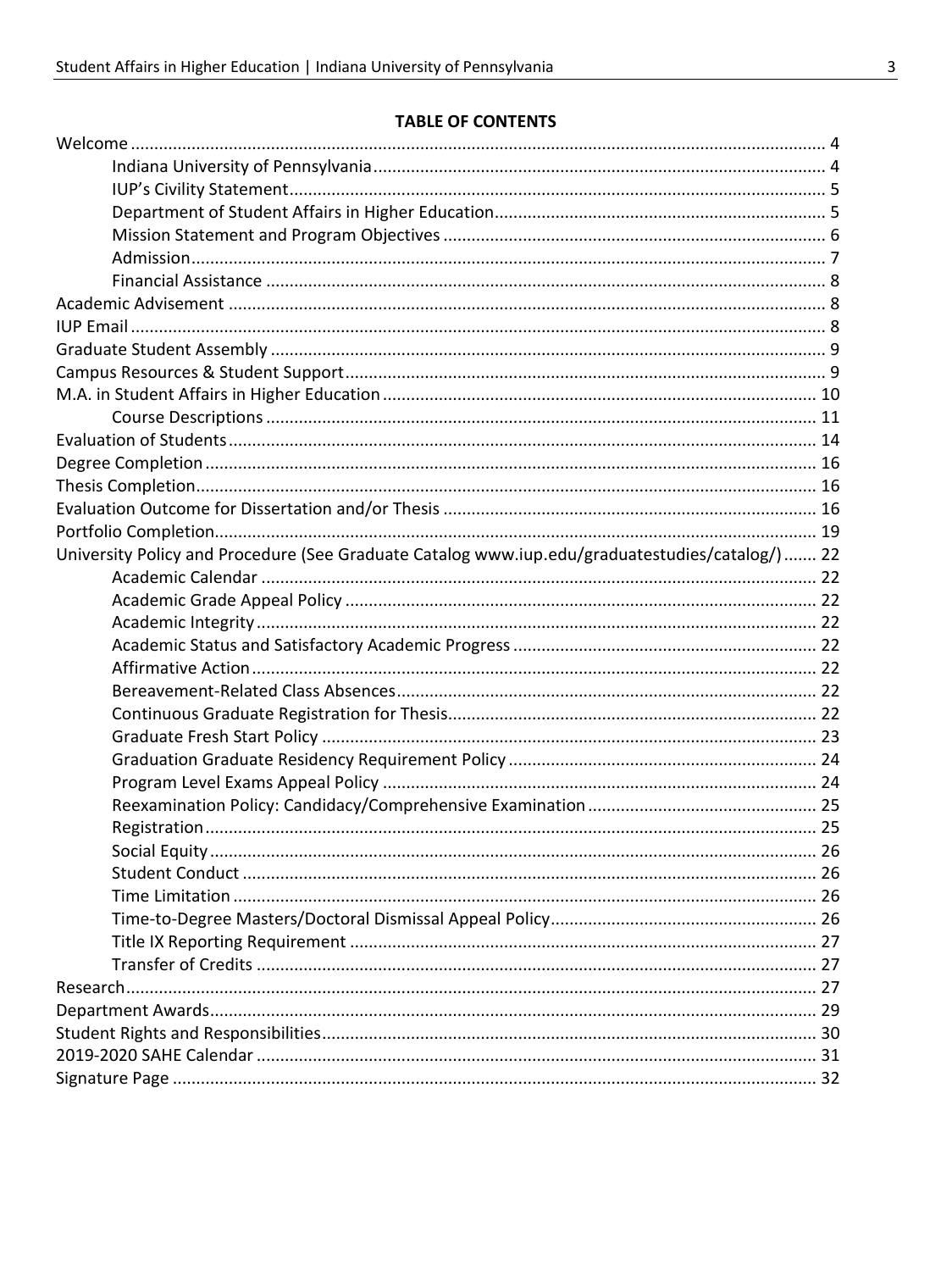

#### **Welcome**

Dear Students,

Welcome to SAHE! I would like to extend a warm welcome to all new students. I hope you will have a rewarding and successful academic year. The SAHE faculty and I are here to support your success as a member of the IUP SAHE community. To that end, we want to ensure that you know how to locate the wide variety of resources available to you and that you are aware of and have easy access to the policies and regulations that pertain to you as a student.

During your time as a SAHE student, you will get to know your faculty advisor. Your advisor will assist you in many ways including facilitating your registration, answering your questions, and helping you to learn and grow to become an educated professional.

This handbook is one component of the SAHE onboarding program for new graduate students. It is designed to provide you with all necessary information about the Department, the program, its policies, curriculum requirements and other pertinent data that will be useful as you pursue your degree.

I look forward to working with you throughout your time with our program. Your membership and upcoming participation in the SAHE program at IUP is anticipated greatly!

Sincerely,

Her Wesley Lunery, Ph.D.

*Dr. John Wesley Lowery Professor and Department Chair*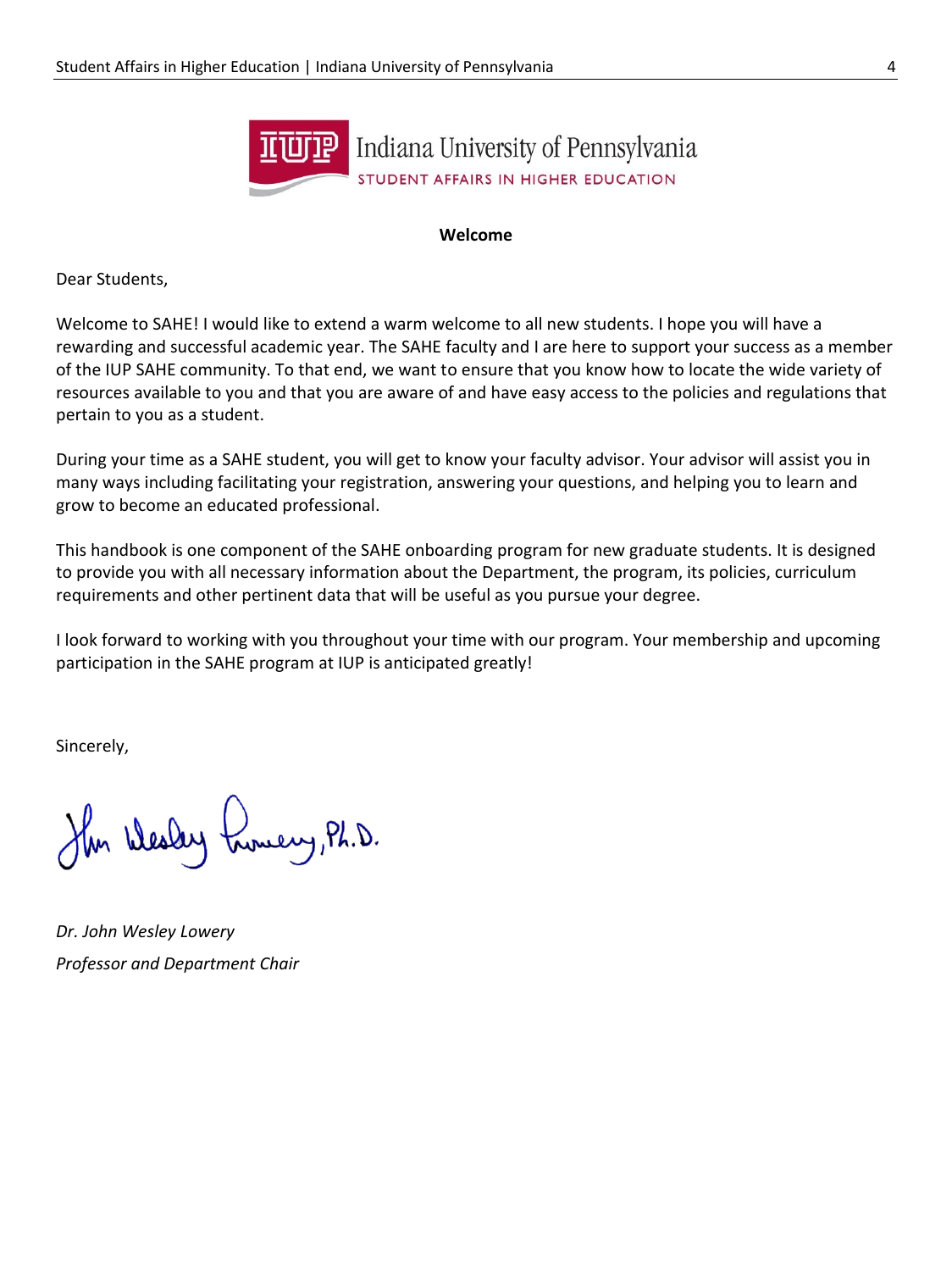### **IUP's Civility Statement**

As a university of different peoples and perspectives, IUP aspires to promote the growth of all people in their academic, professional, social, and personal lives. Students, faculty, and staff join together to create a community where people exchange ideas, listen to one another with consideration and respect, and are committed to fostering civility through university structures, policies, and procedures. We, as members of the university, strive to achieve the following individual commitments:

**To strengthen the university for Academic Success**, I will act honestly, take responsibility for my behavior and continuous learning, and respect the freedom of others to express their views.

**To foster an environment for personal growth**, I will honor and take care of my body, mind, and character. I will be helpful to others and respect their rights. I will discourage intolerance, hatred, and injustice, and promote constructive resolution of conflict.

**To contribute to the future**, I will strive for the betterment of the community; myself, my university, the nation, and the world.

### **Department of Student Affairs in Higher Education**

The SAHE program has a rich history, one which has seen continual growth and numerous changes over the years. It began in 1970 when Dr. S. Trevor Hadley, the senior student affairs administrator at the time, called a meeting of all student affairs staff to discuss the merits of starting a graduate preparation program. His idea was that if his division created a graduate program, his staff would benefit from having graduate students working in student affairs offices and students would benefit because they would be gaining hands-on experience in student affairs work. From that initial meeting, a program proposal was written and accepted by the university senate and in Fall 1971, the Student Personnel Services (SPS) Masters program became an emphasis area within the Department of Counseling and Guidance in the School of Education. The program began as a one-year program with a core curriculum of five courses and a 33-hour requirement for graduation. Courses were taught primarily by members of the Student Affairs staff who did so as volunteers with no reduction in work responsibilities or additional compensation. Approximately 23-28 students enrolled and graduated each year.

The program's first full-time faculty member was hired in 1985 to coordinate the program and to teach courses. In the summer of 1988, the SPS program obtained its second full-time faculty member. In 1990, the Department of Counselor Education changed its name to the Department of Counseling, Adult Education, and Student Affairs to be more reflective of the three distinct programs, which made up the department. The program gained its third full-time faculty member in 1994. Also during the early 90s, the program, with endorsement from the Division of Student Affairs, changed its name from Student Personnel Services to Student Affairs in Higher Education (SAHE). To keep pace with other SAHE graduate programs, our program became a two-year experience in 1994 and increased requirements from 33 to 39 credits. In addition, the program renewed its comprehensive exam requirement and made available to students the thesis option. Probably, the single most significant event in the program's long history was the Council of Trustees approval of the program becoming its own department effective May 1, 1996. Achieving department status provided several immediate benefits: nationwide recognition from other programs, most of whom were programs within departments whose primary emphasis was in other disciplines rather than student affairs; the freedom to redesign the SAHE curriculum to ensure that it not only met, but exceeded the standards set by the Council for Advancement of Standards (CAS) in Higher Education Graduate Programs; and the heightened pride among the Program's 700 plus alumni as well as currently enrolled students. There are only a few truly student affairs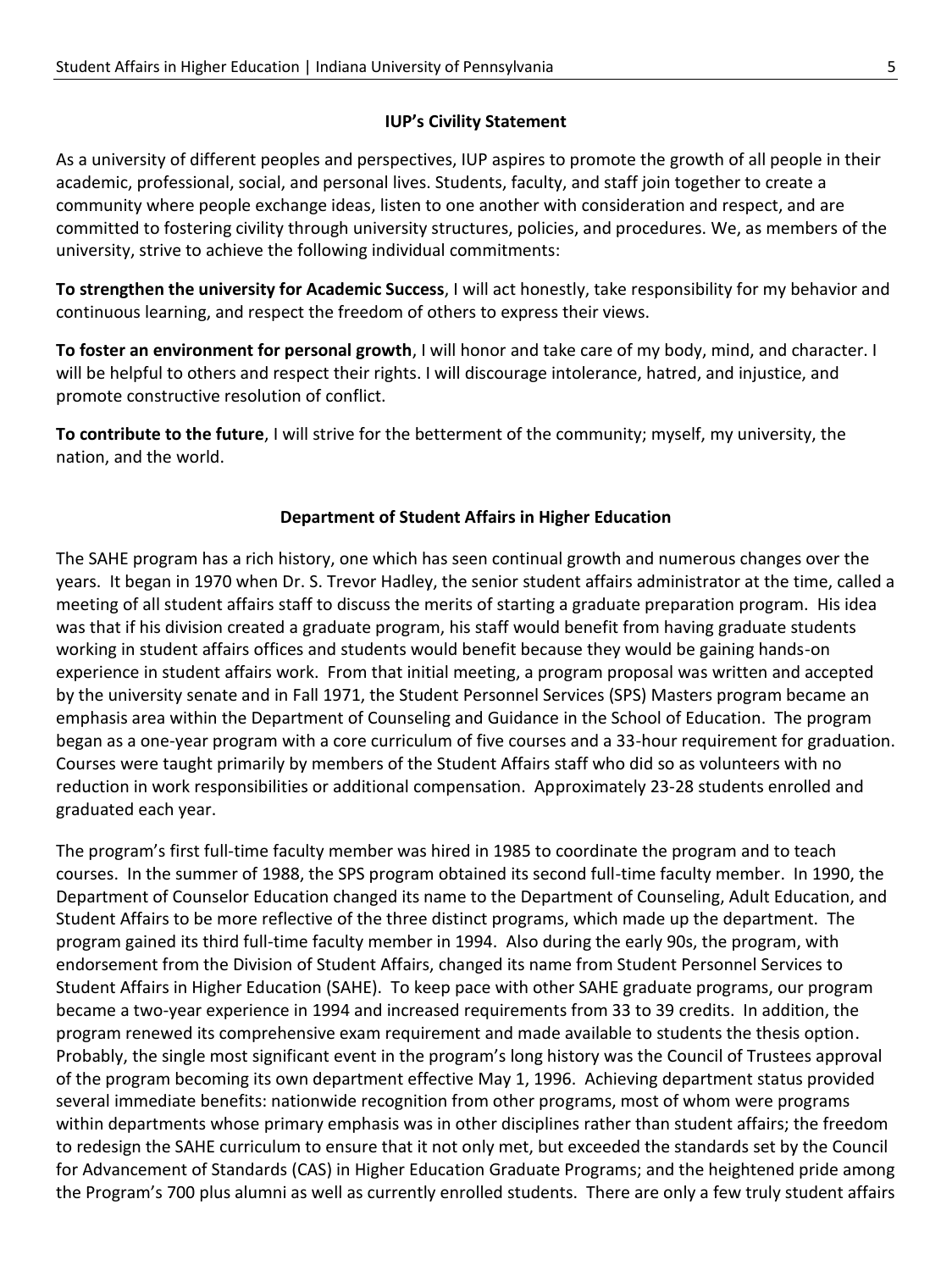departments nationwide. Thus, our graduates are perceived as among the best trained anywhere and this is an important factor when job searching.

In July of 1997, the University's Trustees approved another curriculum advancement which included moving the program to 42 hours, requiring a second practicum experience, and providing six credit hours for the thesis option. Also that summer, the SAHE program added another full-time faculty member, bringing the number of full-time faculty in the department up to four at which it remains today. More recently, new courses have been added and the Portfolio requirement replaced the Comprehensive Exam.

As can be seen, SAHE enjoys a long and rich history at IUP, reflecting much pride and tradition. From its founder, Dr. Hadley, to the administrators who taught courses as volunteers over the years and our graduates who have become professionals and spread the SAHE influence across the nation, IUP's SAHE program has grown, matured, and now has reached a position where it deservedly ranks among the very best programs nationwide. As a result, employers often seek SAHE graduates because they know, by history and tradition, that our graduates are among the very best. Each of our current students is now part of SAHE's history and tradition. Be proud of it and, most importantly, contribute to its future.

#### **Mission Statement and Program Objectives**

The Student Affairs in Higher Education (SAHE) program at IUP is designed to prepare graduate students for employment in higher education in entry-level or mid-management student affairs positions, dependent upon their previous experiences. Under the guidance of student affairs faculty and practitioners, requisite knowledge will be acquired through a balance of academic and practical experiences which stress critical thinking and which model professional behavior.

Working among a community of learners, students will develop a broad range of skills, in-depth knowledge, an appreciation for life-long learning, and the ability to apply concepts and skills to become effective practitioners and colleagues. Students will understand the history, literature and theory base of our profession as well as the significant role of student affairs within higher education. They will apply that knowledge to address the needs of changing student populations and to effect developmental changes for individuals and groups through creating and managing educational environments.

#### **Accreditation**

Students investigating different graduate programs around the country sometimes ask whether the IUP program is "accredited." This creates confusion because the only accrediting agency which would have any ability to accredit student affairs preparation programs would be CACREP (Council for the Advancement of Counseling and Related Educational Programs), an affiliate of ACA (American Counseling Association). Any student affairs program accredited by CACREP is a counseling-based program, typically offering only a few SAHE courses, because CACREP Standards are designed to prepare students to be licensed, professional counselors and therapists.

In the early 1980s, the Council for the Advancement of Standards in Higher Education (CAS) established standards to guide the administration of student affairs functions and student affairs professional preparation programs. In 2012 these standards were updated and distributed to all identifiable preparation programs nationwide. The primary qualifications for meeting CAS Standards are:

- Two academic years of full-time study (4 semesters).
- A core curriculum which offers three program components: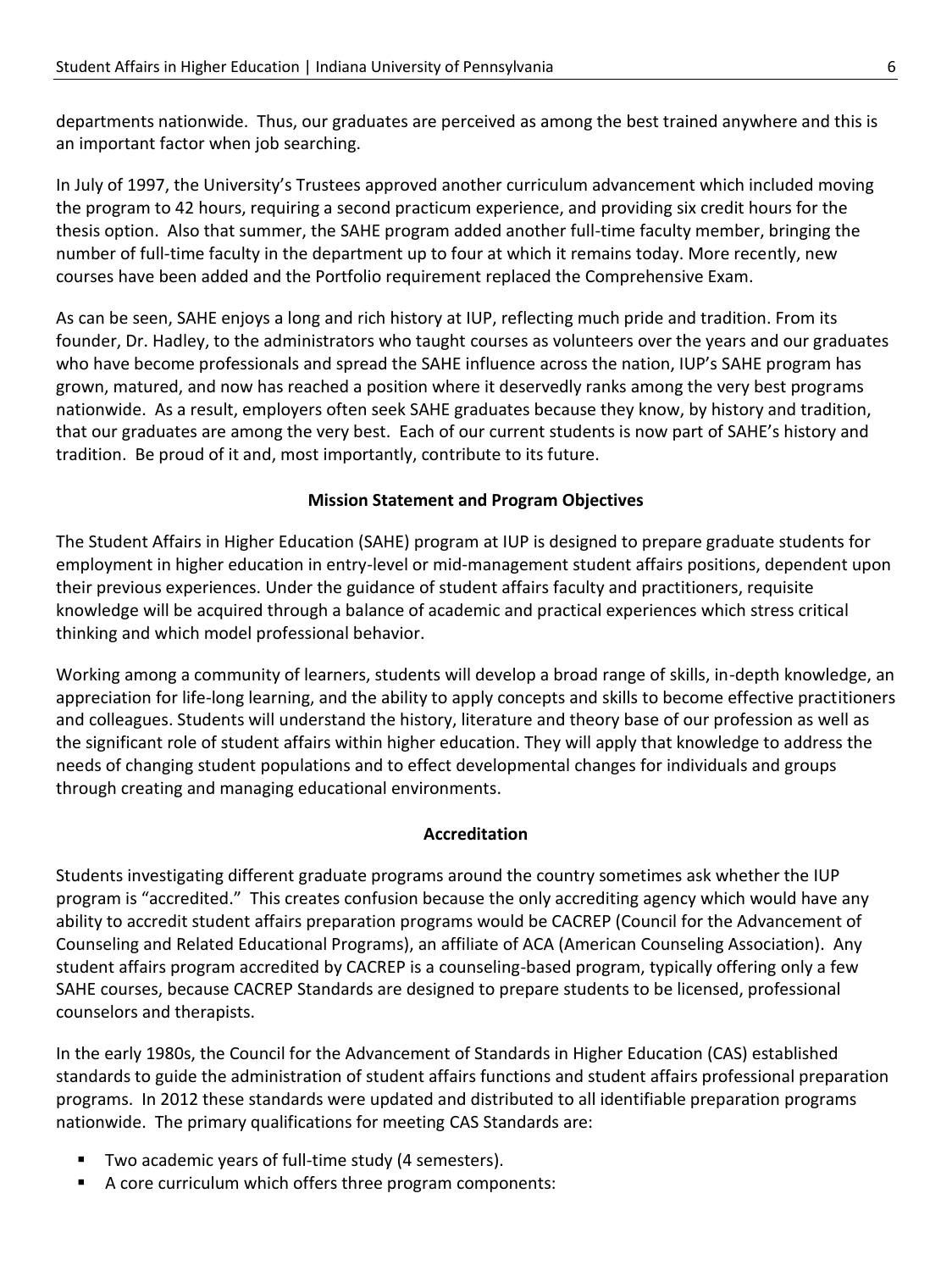- 1. Foundational studies (history of higher education and student affairs functions)
- 2. Professional studies (student development theory, student characteristics, the effects on college students of individual and group interventions, organization and administration of student affairs, and assessment, evaluation, and research).
- 3. Supervised practice (supervised work involving at least two distinct experiences totaling approximately 300 hours).

#### **Admission**

To apply to the Student Affairs in Higher Education program, please complete the **[Graduate School](http://www.iup.edu/gradapply)  [Application](http://www.iup.edu/gradapply)**.

You will submit the following materials as part of your graduate school application:

- Official college transcript(s) (minimum GPA of 2.8, 3.0 preferred)
- A current résumé
- Statement of Interest in student affairs is typically 2–3 double spaced pages and should address the following questions:
	- o What motivated you to pursue a career in student affairs?
	- o What are your professional goals related to student affairs?
	- o How may your personal knowledge, skills, and experiences positively contribute to the SAHE program?
- Contact information for two recommenders who must fulfill the following requirements:
	- o A faculty member to communicate your academic strengths and speak about your ability within the classroom (ideally a faculty member within your major or with whom you have had several classes)
	- o A professional (preferably within student affairs) who can speak to your student affairs and professional experience.

For questions regarding the graduate school application and the submission of these materials, please contact Graduate Admissions at 724-357-2222 or **[graduate-admissions@iup.edu](mailto:graduate-admissions@iup.edu)**.

For more information regarding Admission Classification and Provisional Admission for International Graduate Application, view the Graduate Catalog: [www.iup.edu/graduatestudies/catalog/](http://www.iup.edu/graduatestudies/catalog/)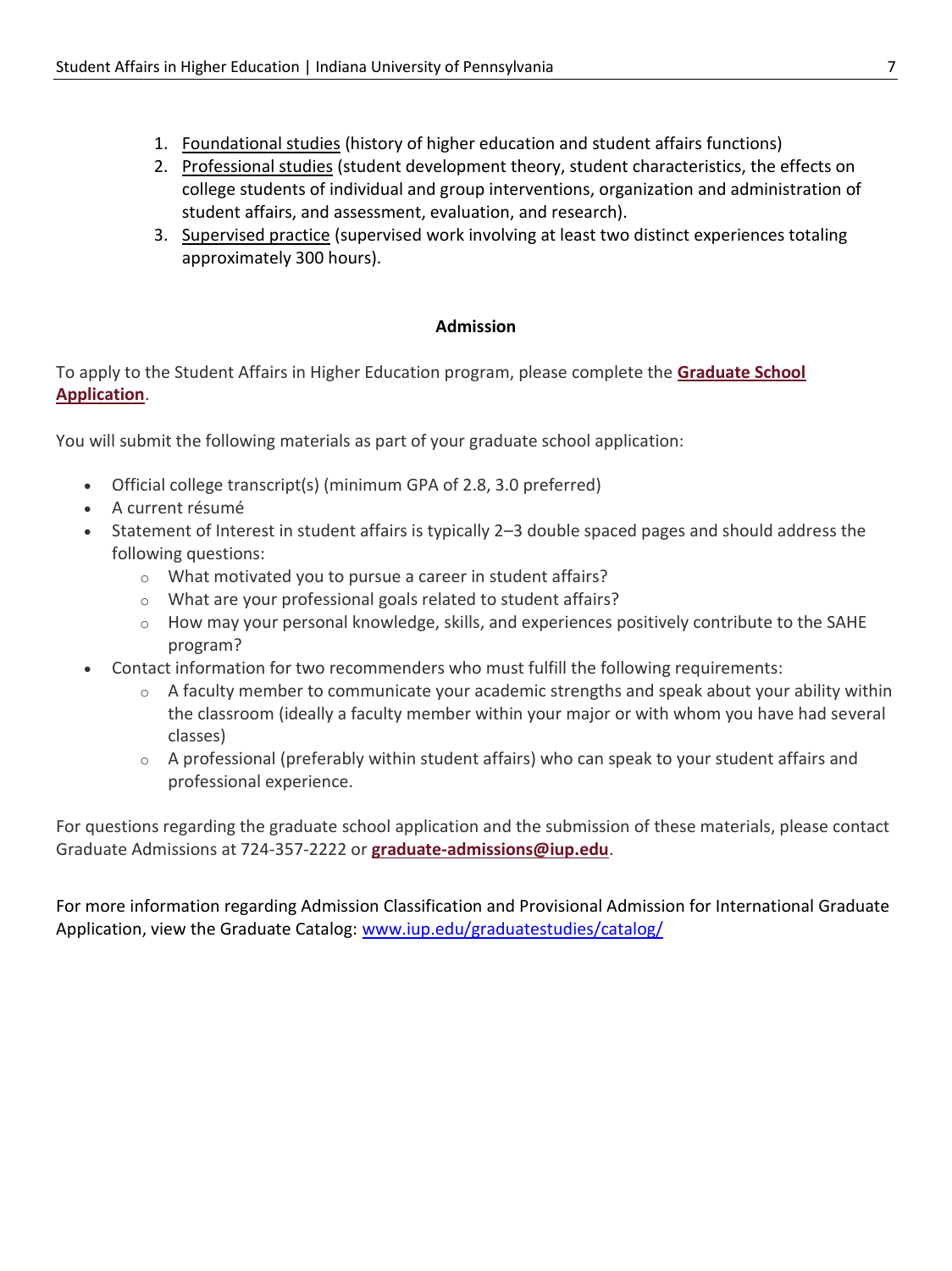#### **Financial Assistance**

#### Graduate Assistantships

#### *BALANCE CLASSROOM LEARNING AND PRACTICAL EXPERIENCE*

A primary component of a strong student affairs program is its ability to balance classroom learning with practical experiences and to support its students through providing various graduate assistantships*.*

#### *APPROXIMATELY 90 PERCENT OF OUR STUDENTS HOLD ASSISTANTSHIPS*

SAHE is proud that approximately 90 percent of its students hold assistantships at IUP or at neighboring institutions. Most assistantships are offered as a two-year commitment, following a successful first-year review; however, some graduate assistantship contracts are for one year.

Assistantships are awarded based upon undergraduate experiences and credentials, practitioner recommendations, and successful interviews. Students who have been fully accepted into the program and qualify for an assistantship will be invited to participate in SAHE's prospective student **[Visitation and](http://www.iup.edu/WorkArea/linkit.aspx?LinkIdentifier=id&ItemID=227537)  [Assistantship Interviews](http://www.iup.edu/WorkArea/linkit.aspx?LinkIdentifier=id&ItemID=227537)**. Details on the visitation will be made available in January.

Supervisors who host a SAHE graduate assistantship and whose position will become vacant for the following year will interview prospective students at the visitation/interview day. The awarding of those positions will begin within a few weeks of the visitation and will continue for several months until all positions are filled.

*<http://www.iup.edu/admissions/graduate/financialaid/assistantships-and-scholarships/>*

Office of Financial Aid: *[www.iup.edu/financialaid/](http://www.iup.edu/financialaid/)*

#### **Academic Advisement**

All SAHE students are assigned an academic advisor who is a full-time member of the SAHE faculty prior to starting their graduate studies. Students will meet with their academic advisor at least once a semester to discuss curriculum planning, academic progress, and preparation for the student affairs profession. Advisors will also meet with students on an as needed basis. Students can make the most their advising relationships and meetings by coming to these meetings well-prepared and with topics in mind which they wish to discuss.

#### **IUP Email**

IUP offers an email account to all active students. **Your IUP email address is the primary means by with the university will contact you with official information and you should use for all IUP official communications. It is your responsibility to check your IUP email regularly.** Visit

[www.iup.edu/itsupportcenter/howTo.aspx?id=23401](http://www.iup.edu/itsupportcenter/howTo.aspx?id=23401) to learn more about setting up this account. For more information regarding University policy on email communication, view the Graduate Catalog: [www.iup.edu/graduatestudies/catalog/](http://www.iup.edu/graduatestudies/catalog/)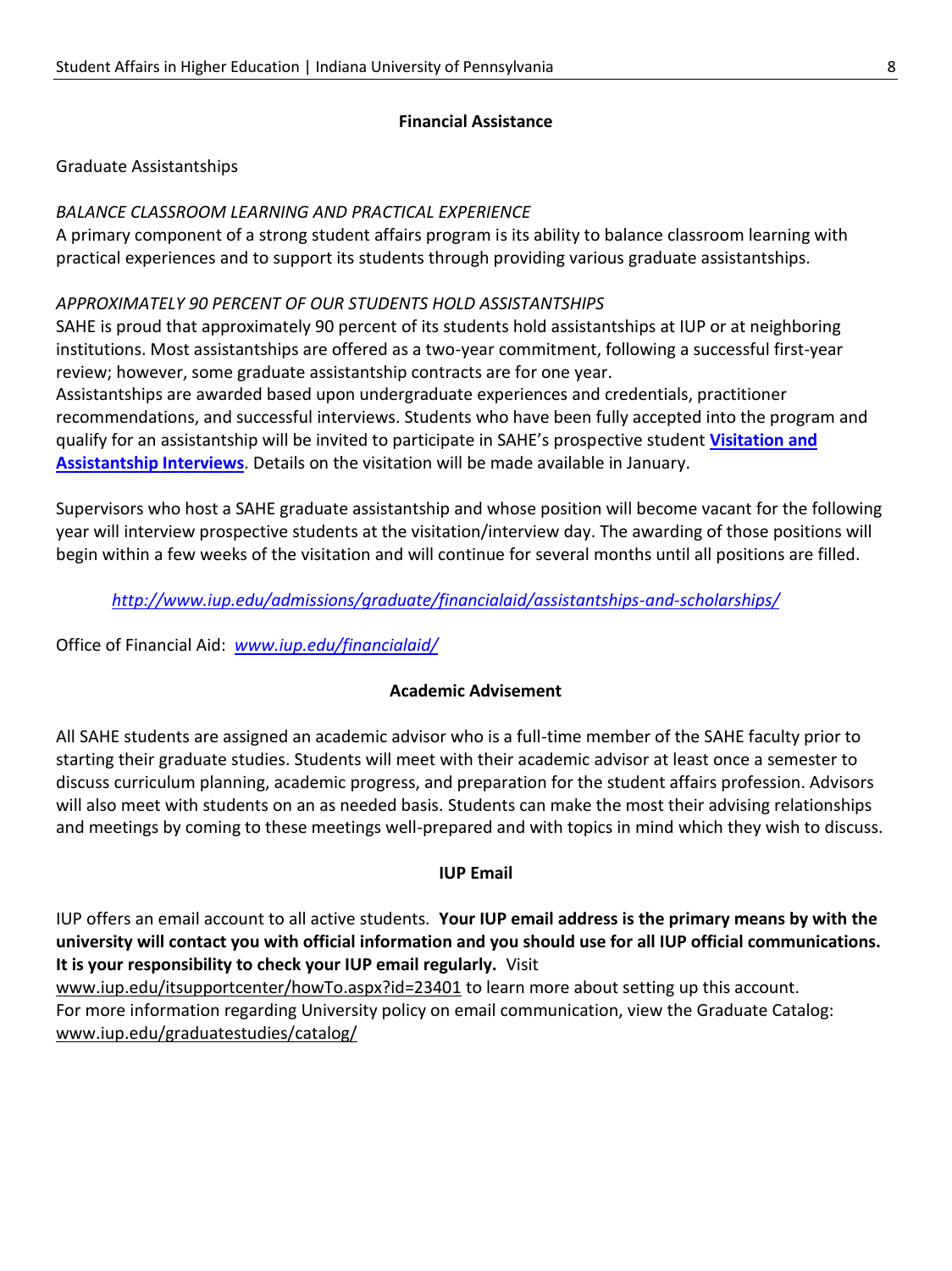### **Graduate Student Assembly**

The Graduate Student Assembly (GSA) represents the graduate student body's interests at IUP and within the Indiana community. The GSA makes recommendations related University-wide and graduate-specific policies and in areas of concern in the cultural, intellectual, and social life of the part- and full-time graduate student. Visi[t www.iup.edu/graduatestudies/gsa](http://www.iup.edu/graduatestudies/gsa) for more information.

### **Campus Resources & Student Support**

The School of Graduate Studies and Research: [www.iup.edu/graduatestudies/](http://www.iup.edu/graduatestudies/) Graduate Catalog: [www.iup.edu/graduatestudies/catalog/](http://www.iup.edu/graduatestudies/catalog/) Office of the Bursar: [www.iup.edu/bursar/](http://www.iup.edu/bursar/) Office of the Registrar: [www.iup.edu/registrar/](http://www.iup.edu/registrar/) Disability Support Services: [www.iup.edu/disabilitysupport/](http://www.iup.edu/disabilitysupport/) IUP Campus Library [www.iup.edu/library/](http://www.iup.edu/library/)  MyIUP: [www.iup.edu/myiup/](http://www.iup.edu/myiup/) Applied Research Lab: [www.iup.edu/arl/](http://www.iup.edu/arl/) IT Support Center: [www.iup.edu/itsupportcenter/](http://www.iup.edu/itsupportcenter/) Office of Veterans Affairs: [www.iup.edu/veteransaffairs/](http://www.iup.edu/veteransaffairs/) IUP Writing Center: [www.iup.edu/writingcenter/](http://www.iup.edu/writingcenter/) IUP Career and Professional Development Center<http://www.iup.edu/career/> IUP Parking Services and Visitor Center<http://www.iup.edu/parking/> University Polic[e http://www.iup.edu/police/](http://www.iup.edu/police/) | 724-357-2141 Crisis Intervention 24/7 Hotline: 1 - 877 - 333- 2470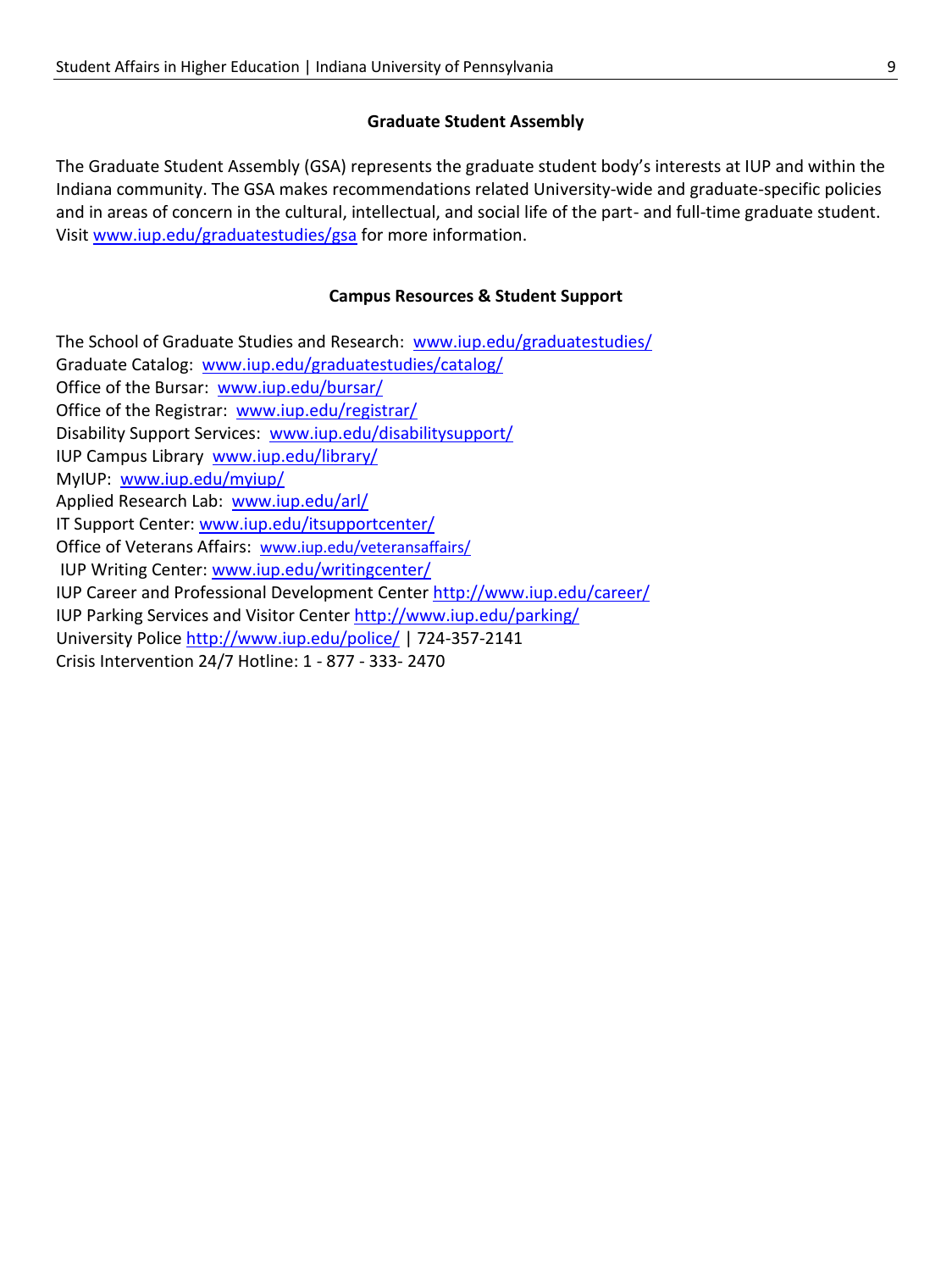

**M.A. in Student Affairs in Higher Education**

The Department of Student Affairs in Higher Education (SAHE) houses one graduate program, offering the MA degree in Student Affairs in Higher Education.

The SAHE program is designed to prepare graduate students for employment in higher education in entrylevel or mid-management student affairs positions, dependent upon their previous experiences. Graduates will fill professional positions in two- and four-year colleges and universities in areas such as admissions, housing and residence life, student development programs, student activities, financial aid, career planning and development, and academic advising or other program areas.

Under the guidance of student affairs faculty and practitioners, requisite knowledge will be acquired through a balance of academic and practical experiences which stress critical thinking and encourage the development of professional behavior. Students will develop a broad range of skills, in-depth knowledge, and the ability to apply concepts and skills as effective practitioners. The program is organized in cohort groupings of students enrolled in a curriculum offering foundational and theory courses in the first year and application courses in the second year.

### PROGRAM REQUIREMENTS

#### **SAHE Required Courses (33 credits)**

- SAHE 621: History of Higher Education in the US
- SAHE 624: Student Affairs Functions in Higher Ed.
- SAHE 625: Student Development in Higher Education I
- SAHE 631: Student Development in Higher Education II
- SAHE 634: Assessment & Eval. in Student Affairs
- SAHE 731: Practicum in Student Affairs
- SAHE 731: Practicum in Student Affairs
- SAHE 733: Management of Organizational Behavior
- SAHE 735: Individual & Group Interventions
- SAHE 737: American College Student
- SAHE 740: Contemporary Issues in Higher Ed.

### **Non-Thesis Option (9 elective credits total)**

### **Thesis Option (9 credits total)**

- GSR 615: Elements of Research
- SAHE 795: Thesis (3 Credits)
- SAHE 795: Thesis (3 Credits) OR SAHE Elective

Please refer to the SAHE Program Planning Guide for more information about the specific requirements regarding electives.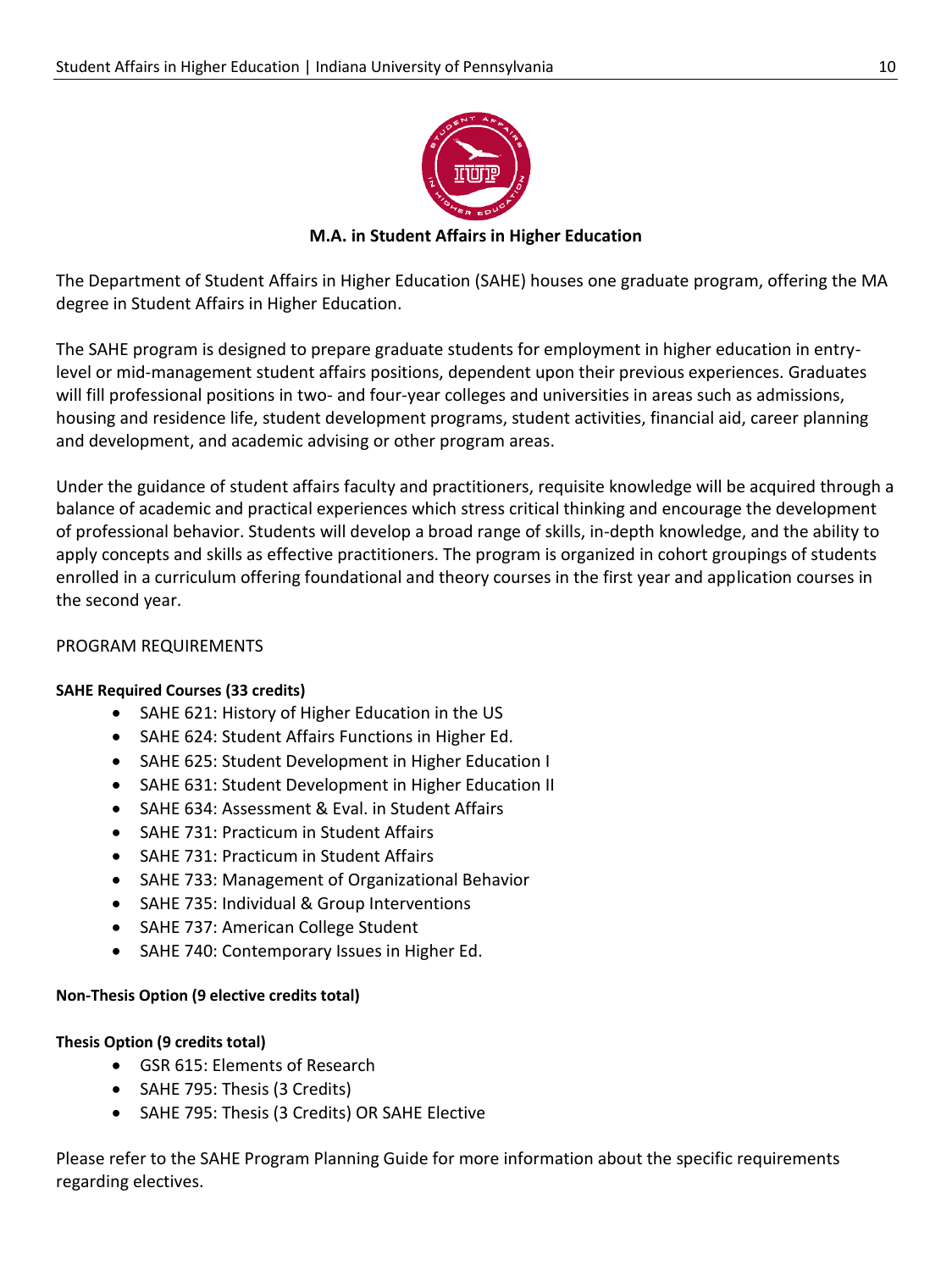# **SAHE Course Descriptions**

#### **Required Courses**

#### **SAHE 621 HISTORY OF HIGHER EDUCATION IN THE UNITED STATES 3 Credits**

This course will provide an overview of the history and development of higher education in the United States in order to enhance understanding as to how and why the American higher education system has evolved and in what ways this evolution has impacted the field of Student Affairs.

#### **SAHE 624 STUDENT AFFAIRS FUNCTIONS IN HIGHER EDUCATION 3 Credits**

Philosophy and goals of student affairs in college and universities are explained. Emphasis is on practitioner roles and responsibilities, educational and philosophic assumptions associated with student affairs practice, and principle functional areas normally associated with Student Affairs practices.

### **SAHE 625 STUDENT DEVELOPMENT IN HIGHER EDUCATION I 3 Credits**

This course is designed to expose students to a variety of theoretical models underlying human behavior and development. Through presentations, demonstrations, small group discussions, experiential activities, readings and position papers, students evaluate the practical applications of contemporary personality and human development theories.

### **SAHE 631 STUDENT DEVELOPMENT IN HIGHER EDUCATION II 3 Credits**

Examines personality and human development theories in general and student development theories in specific. Includes environmental management, developmental programming, and assessment. Emphasis is on the concept of "theory to practice". To be an effective professional practitioner, one must understand the theories upon which our field is predicated.

### **SAHE 634 ASSESSMENT & EVALUATION OF STUDENT AFFAIRS 3 Credits**

An overview of the fundamental principles of tests, assessment, and evaluation as they pertain to student affairs. Learning outcomes, data collection and analysis methods, methodological principles, instrumentation in student affairs, and broad issues related to a comprehensive student affairs assessment and evaluation approach will be explored.

### **SAHE 731 PRACTICUM IN STUDENT AFFAIRS 3 Credits**

The professional training of the student depends heavily on the practicum experience, which affords the student an opportunity to gain practical hands-on work experience under the guidance of a student affairs practitioner. Further, the practicum will provide leadership in meeting the student's self-educational needs, inspiring self-confidence and self-reliance, in dealing with students, and encouraging a sense of responsibility to those whom he/she serves.

# **SAHE 733 MANAGEMENT OF ORGANIZATIONAL BEHAVIOR 3 Credits**

Examines organizational development principles and provides students with the opportunity to develop skills in program development, budget preparation, goal setting, organization and planning, leadership, group dynamics, supervision and evaluation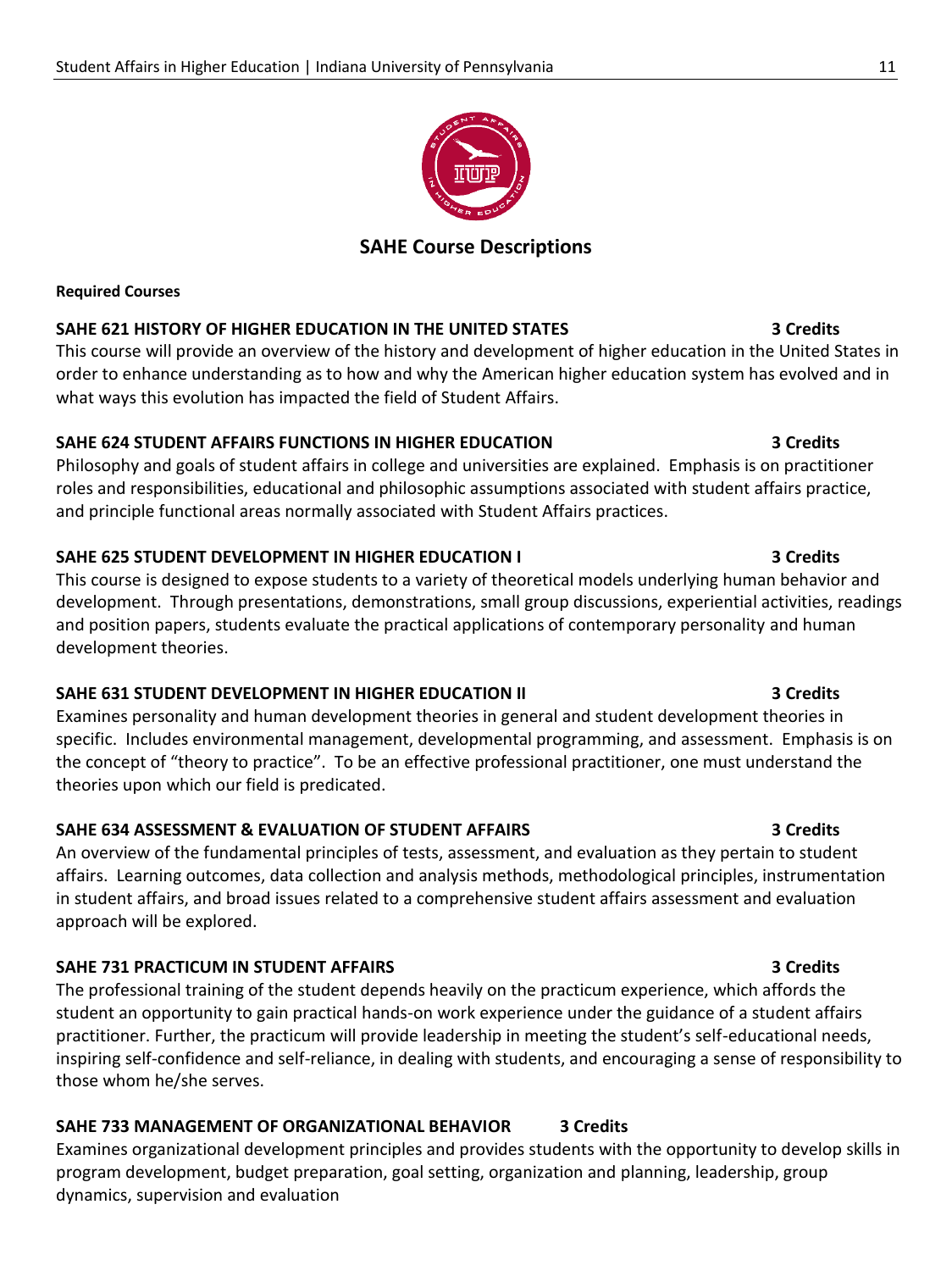#### **SAHE 735 INDIVIDUAL AND GROUP INTERVENTIONS 3 Credits**

Students gain practical experience in skilled helping techniques, including practice in one-on-one interaction, skill in designing and implementing developmental group interventions (workshops), and skill in developing mentoring relationships. Students apply theoretical learning to practical application.

#### **SAHE 737 AMERICAN COLLEGE STUDENT 3 Credits**

An examination is made of the culture of undergraduate students in American higher education to prepare professionals for the clients they will serve. Focus is given to the changing student clientele, its subgroups and cultures. Undergraduate characteristics, attitudes, and values and broad issues regarding their participation in the educational experience will be explored.

#### **SAHE 740 CONTEMPORARY ISSUES IN HIGHER EDUCATION 3 Credits**

The course is designed to expose students to a variety of current issues in higher education that have a dramatic impact on the student affairs profession and on our work as student affairs educators. Strategies to address major issues are discussed.

### **\*STUDENTS HAVE THE OPTION OF WAIVING THE THESIS REQUIREMENT AND TAKING SIX CREDITS OF ELECTIVES.**

**SAHE 795 THESIS\* 3-6 Credits**

#### **Electives**

#### **SAHE 638 TOPICAL AREAS IN STUDENT AFFAIRS 3 Credits**

This course is designed to examine four content areas, which are important to the work of student affairs professionals. They are 1) the uses of technology, 2) the governance of academic institutions, 3) legal concepts and issues, and 4) the role of the community college.

#### **SAHE 640 EQUITY, DIVERSITY, AND INCLUSION IN HIGHER EDUCATION 3 Credits**

This course is designed as an overview of cultural pluralism in higher education. It examines the projected demographic realities for the groups traditionally termed "minority" and explores notions of culture, oppression, racial identity and multicultural organizations. Exposure to these issues will occur on both the theoretical and personal realms.

#### **SAHE 646 INTERPERSONAL SENSITIVITY 3 Credits**

Participants explore their own interpersonal interaction style in groups and individually. Human potential will be developed as students enter into authentic, honest and trusting relationships within the context of a small group encouraging recognition and expression of feelings as a way of understanding oneself and one's impact on others.

#### **SAHE 698 INTERNSHIP 3 Credits**

A supervised study and/or work experience of at least 150 hours with an institution of higher education or an appropriate professional association determined individually between the student and the supervising faculty member. Sites must be approved by the department. Prerequisite: Permission only. Note: This course can be used by students participating in a study tour.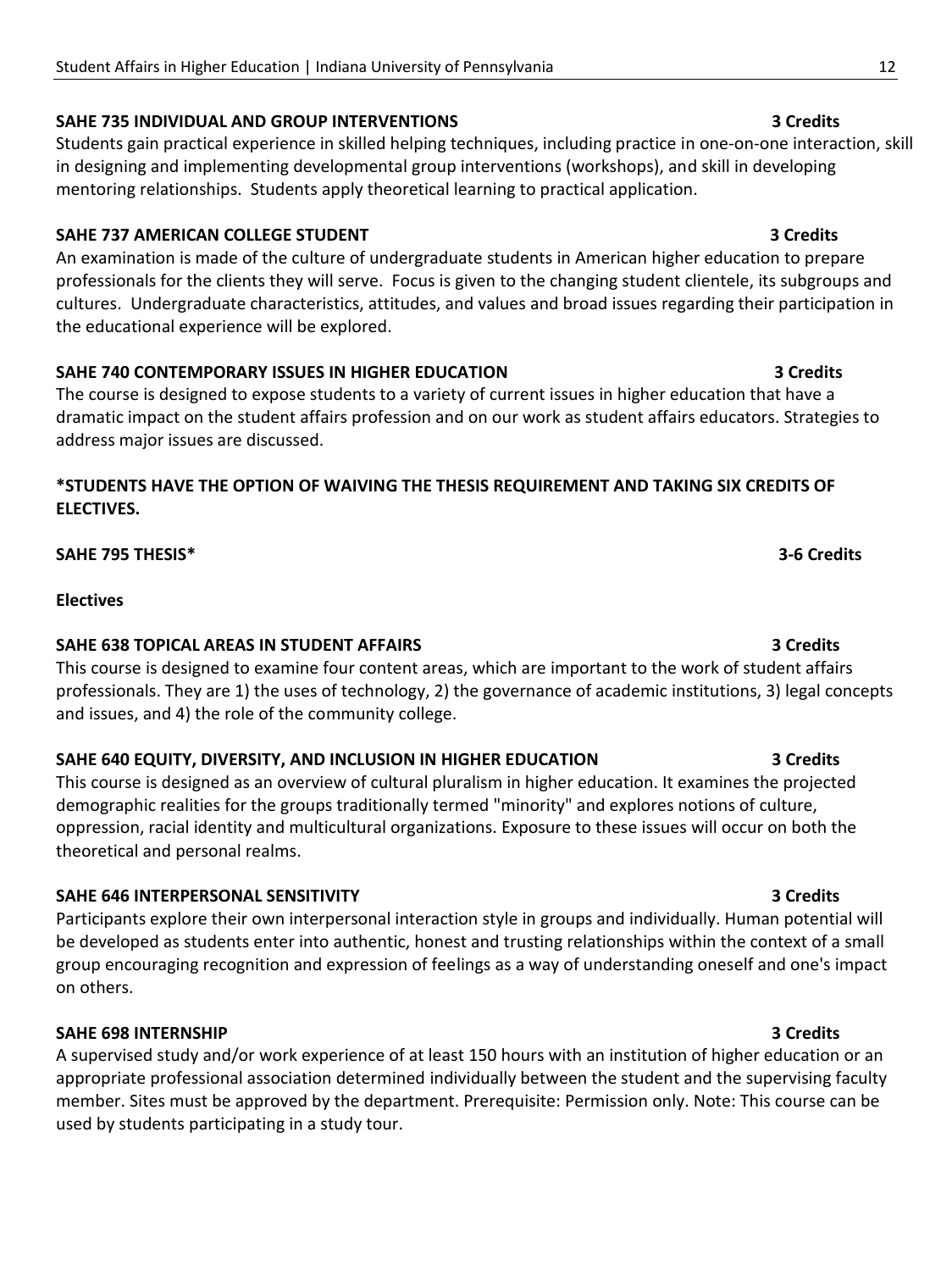#### **SAHE 713 LEGAL ISSUES IN STUDENT AFFAIRS 3 Credits**

This course addresses legal issues confronted by student affairs practitioners, how to recognize these issues, and how to act within the parameters of the law

#### **SAHE 727 SPIRITUALITY IN HIGHER EDUCATION 3 Credits**

This course explores the intersection of spirituality with the learning, growth and development that takes place as a function of participating in higher education. Students will address questions about faith and spiritual development (including their own), various dimensions of religious and spiritual expression and traditions, and how colleges and universities can incorporate spirituality as a function of higher education.

#### **GSR 615 ELEMENTS OF RESEARCH 3 Credits**

Selection of research problem, data collection, types of research, research reports, and use of the library and computer in connection with research problems are studied. Elements of statistics are introduced. This course provides background for preparation of the thesis and enables the student to become an intelligent consumer of products of academic research.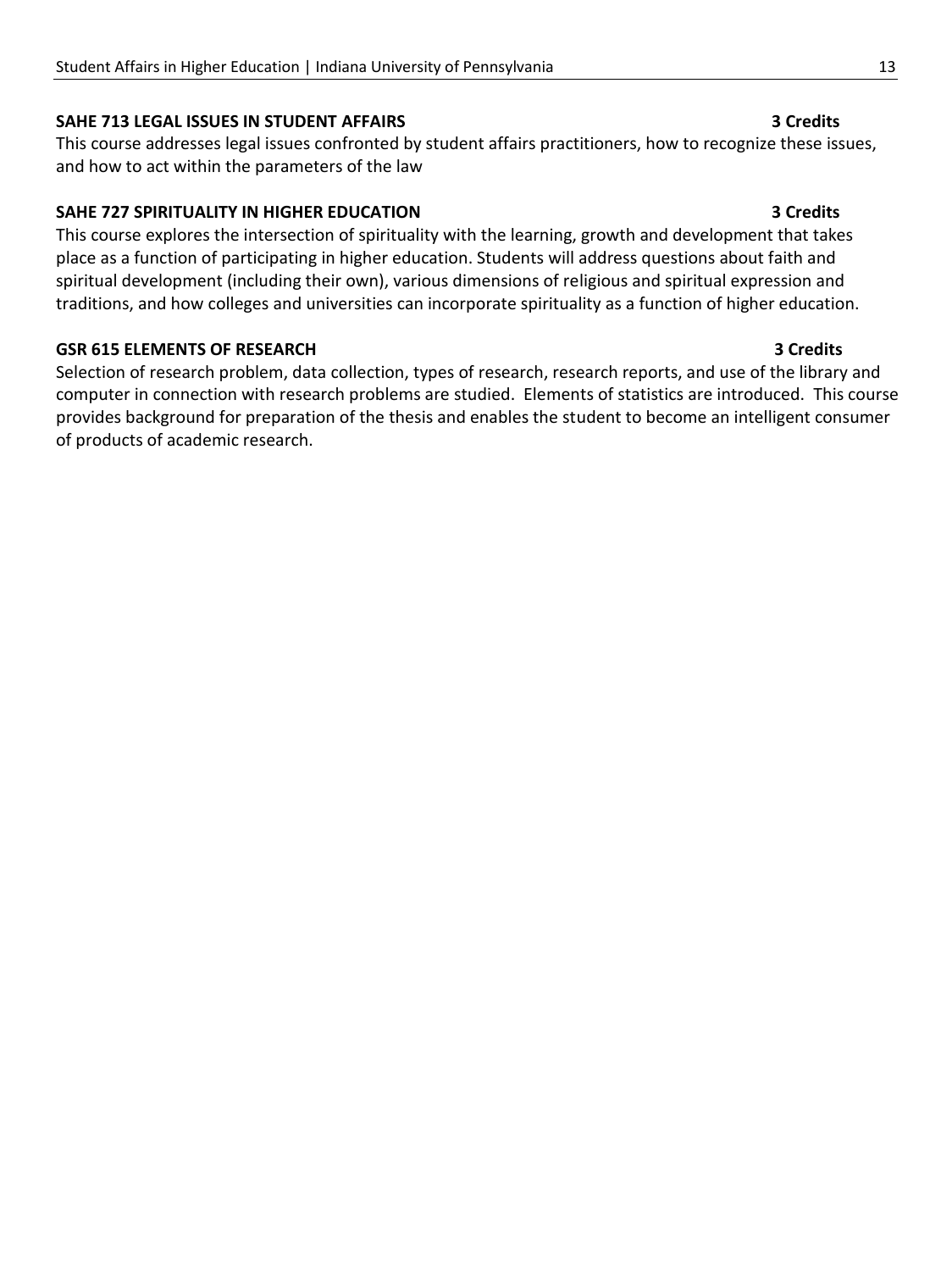# **Policies of the Program**

#### **Evaluation of Students**

2015 ACPA-NASPA - Professional Competencies for Student Affairs Educators

#### *Advising and Supporting (A/S)*

*Addresses the knowledge, skills, and dispositions related to providing advising and support to individuals and groups through direction, feedback, critique, referral, and guidance. Through developing advising and supporting strategies that take into account self-knowledge and the needs of others, we play critical roles in advancing the holistic wellness of ourselves, our students, and our colleagues*

#### *Assessment, Evaluation, and Research (AER)*

*Focuses on the ability to design, conduct, critique, and use various AER methodologies and the results obtained from them, to utilize AER processes and their results to inform practice, and to shape the political and ethical climate surrounding AER processes and uses in higher education.*

#### *Social Justice and Inclusion (SJI)*

*While there are many conceptions of social justice and inclusion in various contexts, for the purposes of this competency area, it is defined here as both a process and a goal which includes the knowledge, skills, and dispositions needed to create learning environments that foster equitable participation of all groups while seeking to address and acknowledge issues of oppression, privilege, and power. This competency involves student affairs educators who have a sense of their own agency and social responsibility that includes others, their community, and the larger global context. Student affairs educators may incorporate social justice and inclusion competencies into their practice through seeking to meet the needs of all groups, equitably distributing resources, raising social consciousness, and repairing past and current harms on campus communities.*

#### *Values, Philosophy, and History (VPH)*

*Involves knowledge, skills, and dispositions that connect the history, philosophy, and values of the student affairs profession to one's current professional practice. This competency area embodies the foundations of the profession from which current and future research, scholarship, and practice will change and grow. The commitment to demonstrating this competency area ensures that our present and future practices are informed by an understanding of the profession's history, philosophy, and values.*

#### *Organizational and Human Resources (OHR)*

*Includes knowledge, skills, and dispositions used in the management of institutional human capital, financial, and physical resources. This competency area recognizes that student affairs professionals bring personal strengths and grow as managers through challenging themselves to build new skills in the selection, supervision, motivation, and formal evaluation of staff; resolution of conflict; management of the politics of organizational discourse; and the effective application of strategies and techniques associated with financial resources, facilities management, fundraising, technology, crisis management, risk management and sustainable resources.*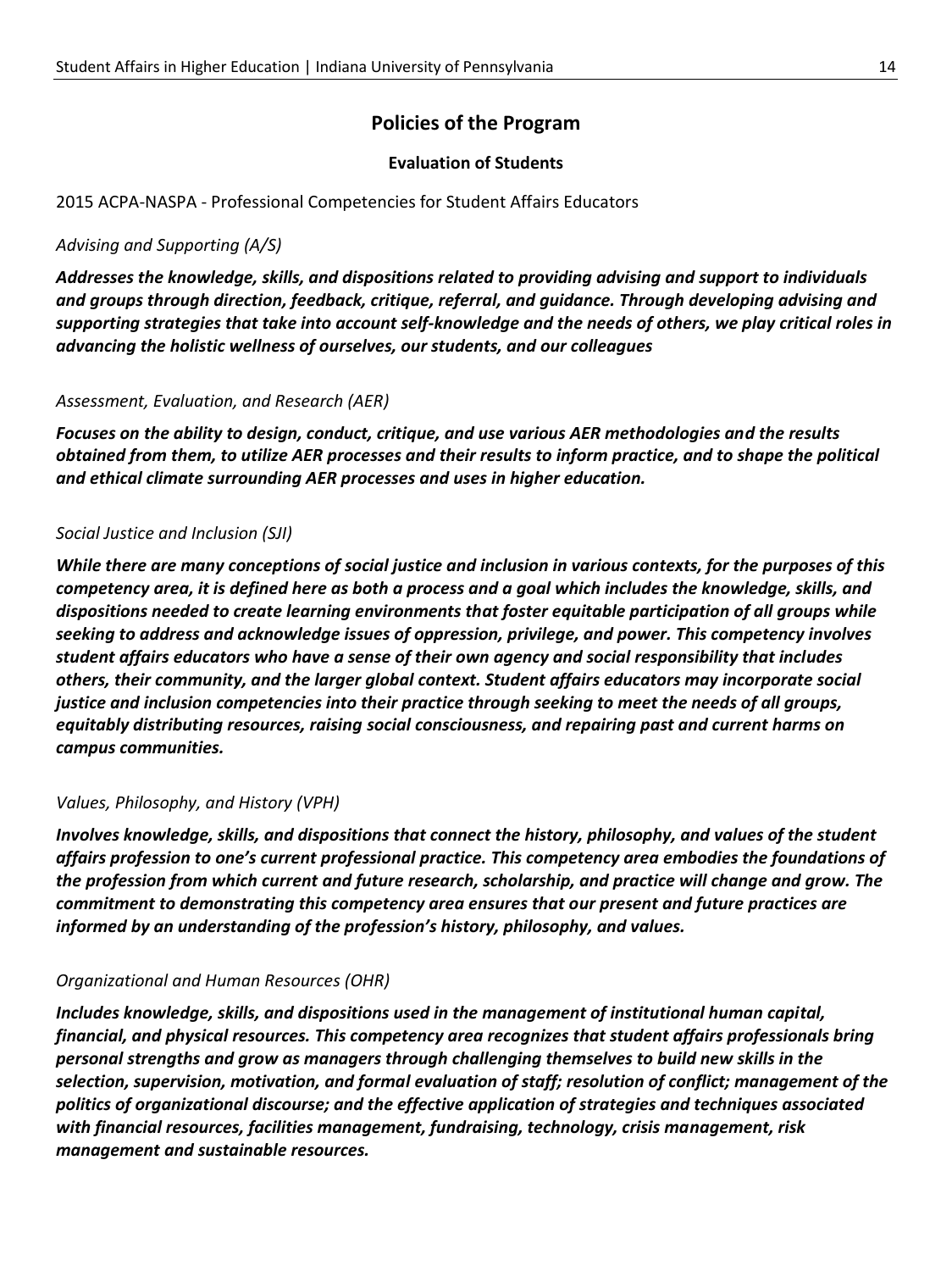#### *Law, Policy, and Governance (LPG)*

*Includes the knowledge, skills, and dispositions relating to policy development processes used in various contexts, the application of legal constructs, compliance/policy issues, and the understanding of governance structures and their impact on one's professional practice*

#### *Leadership (LEAD)*

*Addresses the knowledge, skills, and dispositions required of a leader, with or without positional authority. Leadership involves both the individual role of a leader and the leadership process of individuals working together to envision, plan, and affect change in organizations and respond to broad-based constituencies and issues. This can include working with students, student affairs colleagues, faculty, and community members.*

#### *Personal and Ethical Foundations (PEF)*

*Involves the knowledge, skills, and dispositions to develop and maintain integrity in one's life and work; this includes thoughtful development, critique, and adherence to a holistic and comprehensive standard of ethics and commitment to one's own wellness and growth. Personal and ethical foundations are aligned because integrity has an internal locus informed by a combination of external ethical guidelines, an internal voice of care, and our own lived experiences. Our personal and ethical foundations grow through a process of curiosity, reflection, and self-authorship.*

#### *Student Learning and Development (SLD)*

*Addresses the concepts and principles of student development and learning theory. This includes the ability to apply theory to improve and inform student affairs and teaching practice.*

#### *Technology (TECH)*

*Focuses on the use of digital tools, resources, and technologies for the advancement of student learning, development, and success as well as the improved performance of student affairs professionals. Included within this area are knowledge, skills, and dispositions that lead to the generation of digital literacy and digital citizenship within communities of students, student affairs professionals, faculty members, and colleges and universities as a whole.*

For more information regarding School of Graduate Studies and Research Policy on grading, view the Graduate Catalog: [www.iup.edu/graduatestudies/catalog/](http://www.iup.edu/graduatestudies/catalog/)

#### **Graduate Assistantship Policy**

The SAHE Program is nationally recognized in part due to its ability to offer assistantships to attract outstanding undergraduates from diverse institutions. This demographic diversity enhances the learning process and broadens employment opportunities for SAHE graduates. Philosophically, and according to IUP School of Graduate Studies & Research Policy, the purpose of the assistantship is to recruit a diverse population of academically strong candidates to IUP.

Therefore, it is a Student Affairs Division/SAHE policy that assistantships will only be offered to new students entering the SAHE program. Except for truly unusual situations, students who enroll in the program without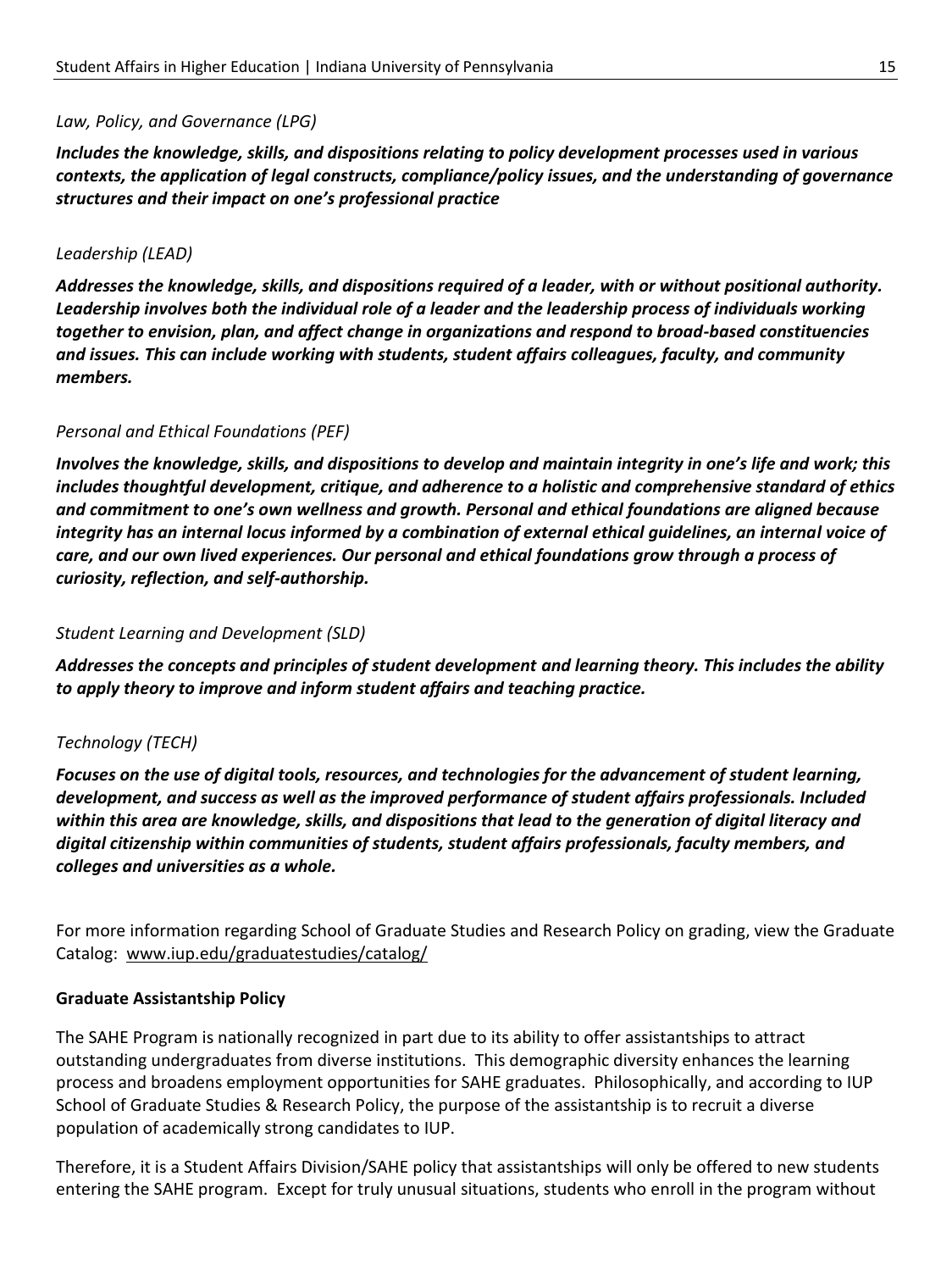an assistantship cannot compete for assistantships that might become available the next academic year. Such students may be considered for assistantships filled the previous fall that unexpectedly become available during the course of the year. Assistantships are generally a two-year commitment contingent upon satisfactory performance reviews by the site supervisor during the first year. Should a student or site supervisor choose not to continue the assistantship relationship for a second year, it is most unlikely that a replacement assistantship will be available for the student. The effect of the lost assistantship will be the same for both on and off-campus assignments. By IUP Student Affairs Division/SAHE policy, only under rare and exceptional circumstances will students be permitted to transfer their assistantships from one site to another. The Department Chair is responsible for approving all assistantship placements or exceptions to this policy.

#### **Graduation**

By the deadline published by the university, students must file an application for graduation with the IUP School of Graduate Studies & Research through MyIUP. Graduate students will receive an email in the Spring regarding the May graduation application deadline.

For more information, view the view the Graduate Catalog: [www.iup.edu/graduatestudies/catalog/](http://www.iup.edu/graduatestudies/catalog/)

Access forms processed through the School of Graduate Studies and Research, click on *Current Students*: <http://www.iup.edu/graduatestudies/>

#### **Thesis Completion**

In July of 1997, the University's Trustees approved another curriculum advancement which included moving the program to 42 hours, requiring a second practicum experience, and providing six credit hours for the thesis option. Also that summer, the SAHE program added another full-time faculty member, bringing the number of full-time faculty in the department up to four at which it remains today. More recently, new courses have been added and the Portfolio requirement replaced the Comprehensive Exam.

The SAHE curriculum is organized to support cohort groupings of students enrolled in a prescribed sequence of courses. A minimum of 42 credits (36 required & 6 hours of elective or thesis), the successful completion of a portfolio or a thesis, and the equivalent of two academic years of full-time study are required to earn the Master of Arts degree. The curriculum is designed to offer foundational and theory courses in the first year and application courses in the second year. Not all electives are offered every year.

#### **Evaluation Outcome for Thesis**

The SAHE curriculum provides the opportunity to complete a thesis; however, students may choose to complete six hours of approved electives in place of the thesis. A successful thesis experience requires planning during the first year, refinement of those plans over the summer and implementation early in the second year. The thesis committee will consist of three faculty members including the student's thesis committee chair. Students who plan to write a thesis are expected to attend the thesis discussion meeting in the fall of their first year. Students are encouraged to consider the thesis option as it is excellent preparation for future research.

#### **Suggested Thesis Timeline**

The following timeline is provided in order to give you a sense of the process for writing a thesis and to relate the process to a schedule for your work. The timeline may vary depending on the topic, the nature of your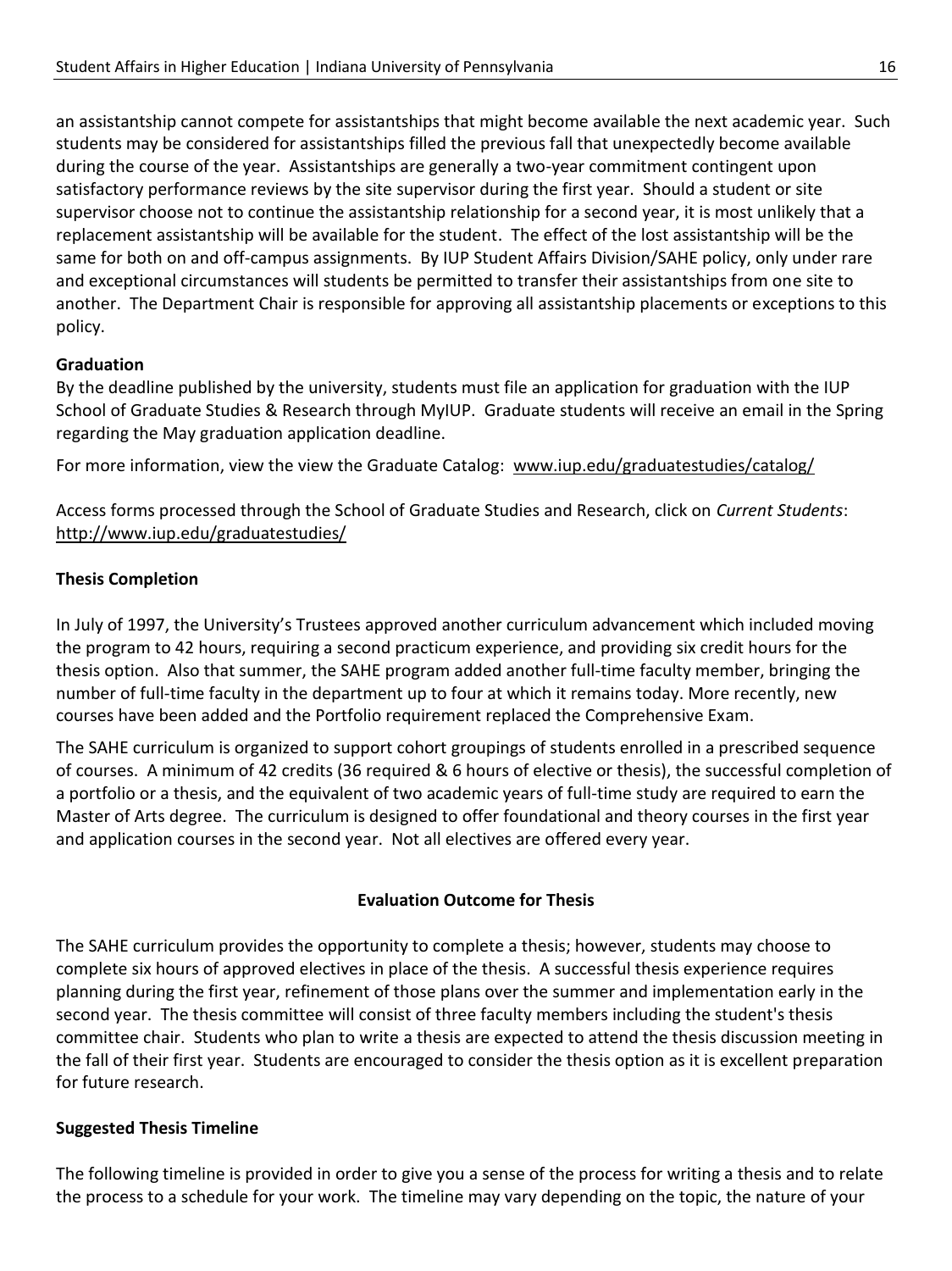study, and in consultation with your committee and Committee Chairperson. One of the first activities you will engage in with your Committee Chair is to establish a schedule that is specific to your study. *Please note: the Graduate School deadlines may vary from year to year, so it is the student's responsibility to check with the Graduate School for any changes.*

Thesis information and manual available at: [www.iup.edu/research](http://www.iup.edu/research)

#### **FIRST YEAR**

September to December

- Initiate a meeting with SAHE faculty members to explore your interest
- Narrow possible topics
- Review some of the literature and research for two or three potential topic areas
- Read the Thesis Manual (Graduate School)
- Read memorandum on Human Subjects Review (Graduate School)
- Establish a schedule of regular meetings with a faculty member
- Become more familiar with the APA Manual
- Enroll in research class for spring semester and plan when thesis credits will be taken

January to May

- Establish a committee chair **(**Failure to secure a SAHE faculty to serve as the committee chair means that you will not be able to pursue the thesis option.)
- Select a topic area
- Delineate and define your research questions
- Conduct a search for relevant literature and research
- Consult with Applied Research Lab as needed
- Establish a thesis committee (minimum of three, including a thesis chair)
- Submit draft of introductory chapter(s) to thesis chair
- If permitted, attend a thesis defense of a second year student to see the end point of the process. June to August
	- Prepare a *Research Prospectus* for--and schedule a meeting with--committee to review, discuss, and approve continuation of the process.
		- o Prospectus contains an overview of the research problem, the research question, a proposed methodology, data collection tools, and an outline of the literature review.
		- o This meeting must include the committee chair and at least one other committee member.
	- Develop research design and analysis
	- Begin developing your IRB (Institutional Review Board) proposal
	- Consult with Applied Research Lab as needed
	- Work on drafts of Chapters 1, 2 and 3. Special emphasis at this time should be on the Literature Review (Chapter 2)

#### **SECOND YEAR**

September to late November

- Complete the Review of the Literature (Chapter 2)
- Submit draft of the Research Proposal (Chapters 1-3) to thesis chair for feedback and direction
- Consult with Applied Research Lab as needed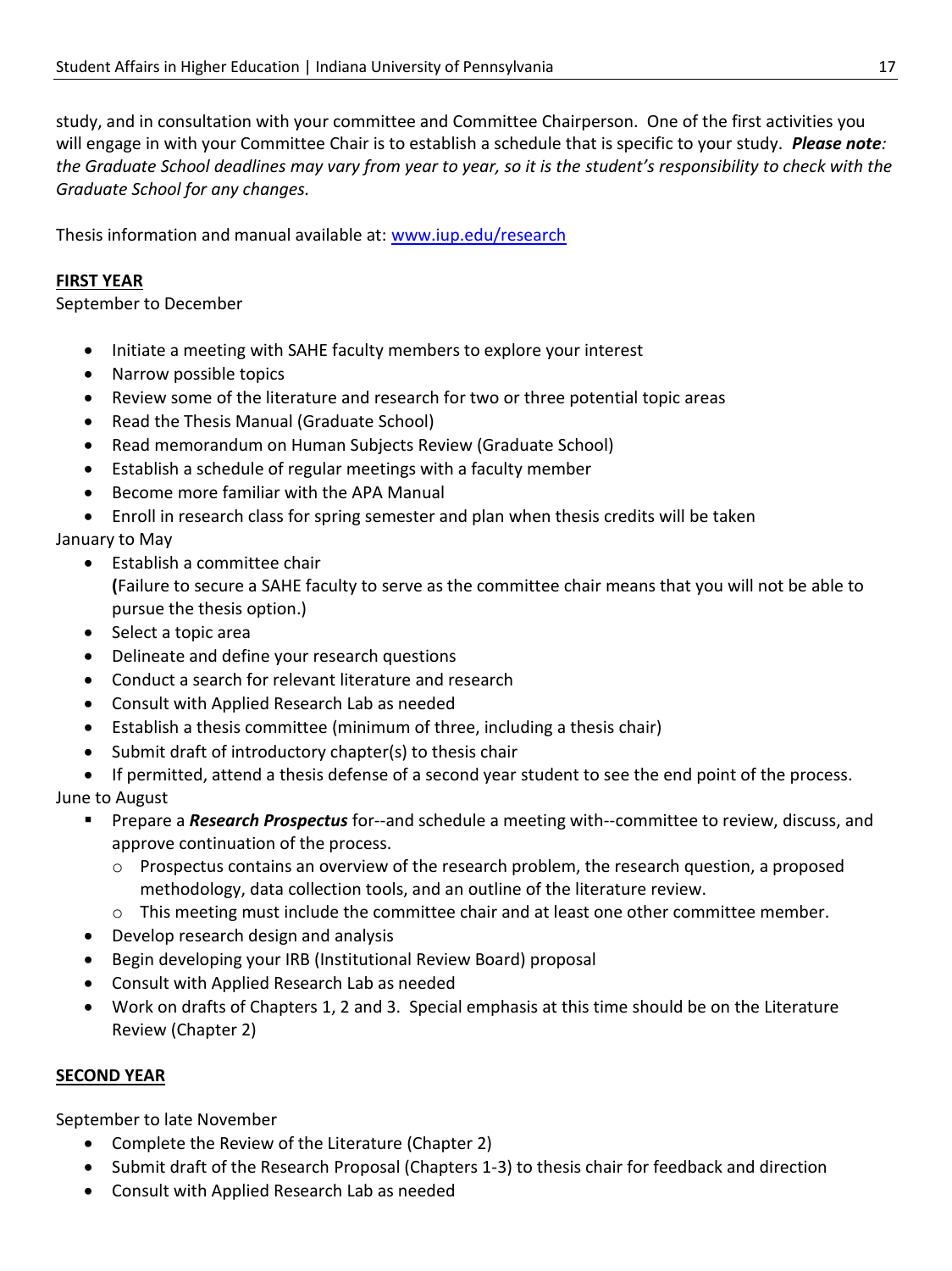December to early February

- Submit signed *Research Topic Approval Form* (RTAF) to Graduate School
	- (DEADLINE: typically December 15)
	- At least one week prior to RTAF deadline: Hold committee meeting for approval of the **Research Proposal** (Chapters 1-3). If approved by committee, each faculty member will sign the Research Topic Approval Form.
	- If the RTAF is not submitted by December 15, the student will not be permitted to continue the thesis and will be instructed to prepare for the Comprehensive Exam.
	- Research Proposal should be submitted to committee no less than one week in advance of this meeting.
	- This meeting must include the committee chair and both committee members.
- Submit Human Subjects Review Protocol to the IUP Institutional Review Board (Graduate School)
- Receive approval from Human Subjects Review
- Proceed with data collection
- Consult with Applied Research Lab
- Complete data analysis
- Develop tables and/or figures
- Complete draft of Analysis of Data (Chapter 4)

Mid-February to late March

- Complete final copy of Analysis of Data (Chapter 4)
- Complete draft of the Summary and Conclusions chapter (Chapter 5)
- Submit chapters 4 and 5 to committee for review (by March 15); feedback on chapters will be provided to committee chairperson within 14 days to discuss with student.
- Finalize the list of references

Late March to early April

- Provide final copy to committee members in advance of defense meeting
- Conduct *Thesis Defense* (before March 30)
	- Final thesis manuscript should be submitted to committee no less than one week in advance of the defense meeting
	- Make final changes based on committee recommendations
	- APRIL 1: Draft copy due to graduate school for review (along with signature pages)

**Effective fall 2017 for students admitted and students admitted after --** Thesis credits will be assigned Pass or Fail as the final evaluation outcome for the taken credits and carry no quality points weighted towards a student's CGPA.

**Ongoing Thesis students admitted "prior" to fall 2017 – Thesis** credits will be assigned a letter grade as the final evaluation outcome for the credits taken and carry quality points weighted towards a student's CGPA for the number of thesis credits required for the program.

For more information, view the view the Graduate Catalog: [www.iup.edu/graduatestudies/catalog/](http://www.iup.edu/graduatestudies/catalog/)

Access forms processed through the School of Graduate Studies and Research, click on *Current Students*: <http://www.iup.edu/graduatestudies/>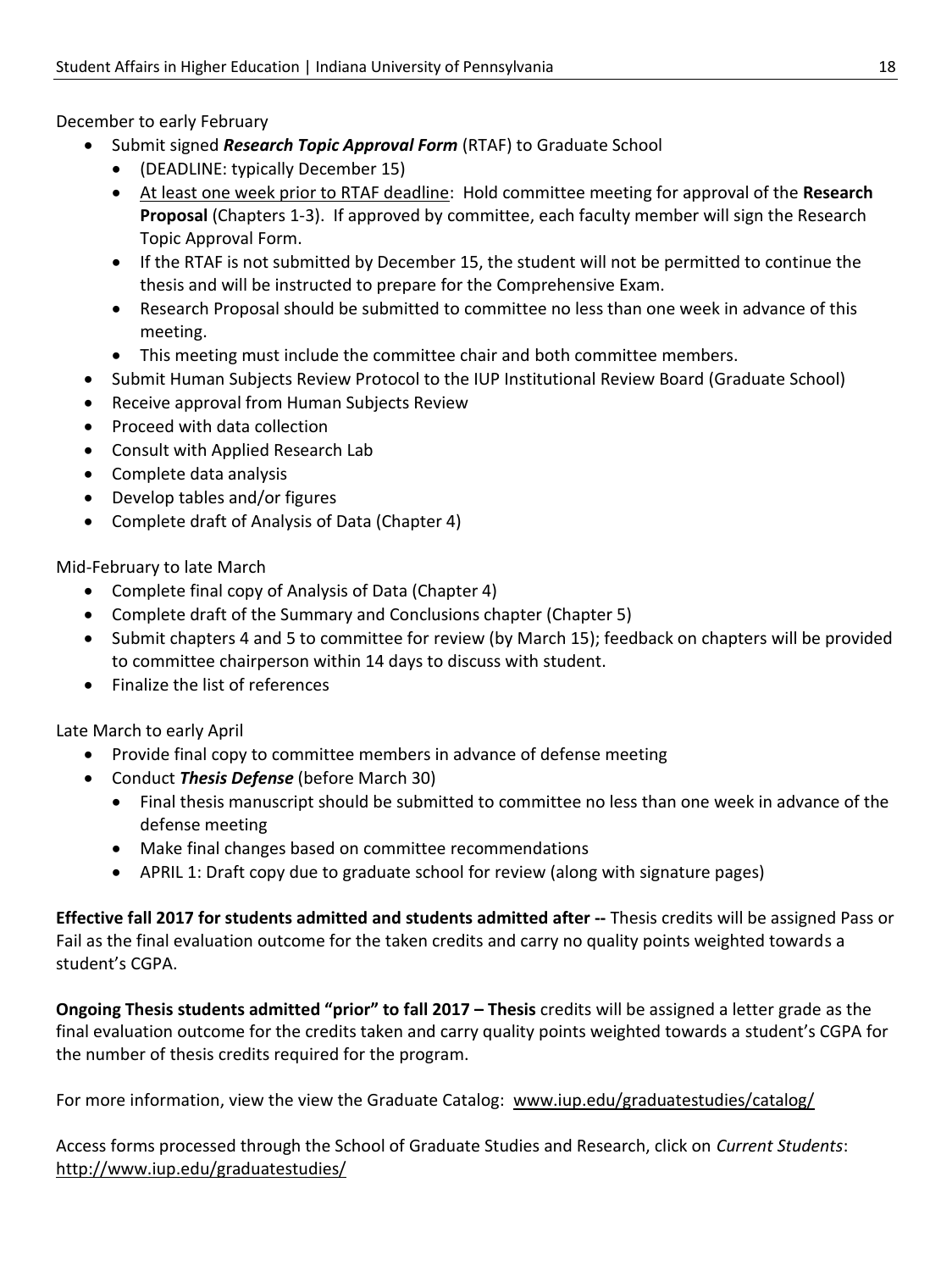### **SAHE Portfolio**

# *Introduction to the Learning Portfolio*

The purpose of the portfolio is to document SAHE student learning opportunities that demonstrate professional competence in areas identified by the two primary student affairs professional organizations as critical to professional success (ACPA & NASPA, 2015, 2016). The portfolio also allows the student to reflect upon those learning opportunities and becomes a rich and vivid record of student performance, ability, and potential.

Primary direction on the creation of the portfolio will be provided by the student's academic advisor (for the resume and philosophy statement) and the instructors for SAHE courses in which all other elements are completed.

# *Learning Portfolio Elements*

### **Current resume (1-2 pages)**

Resumes will reflect one's accomplishments and experiences, as well as one's personal preferences with respect to presentation (i.e., font, structure, layout, etc.). Still, all resumes should effectively communicate skills and student affairs work related experience and should have consistent formatting, descriptions that are concise and clear, and should have no spelling or grammar errors.

### **Statement of Philosophy of the Student Affairs Profession (2-3 pages)**

There are many ways someone can go about the process of conceptualizing a philosophy statement. For many of you, this may be a new endeavor. The following description and ideas have been developed to provide guidance in this task.

*Description*: A professional philosophy statement identifies the core values that guided your choice to enter, study, and work within the student affairs profession. Your philosophy statement communicates your beliefs about why and how you work with students, describes your view of student affairs practitioners' roles, emphasizes what you believe about the nature of learning, and discusses the role student affairs plays in the learning process at institutions of higher education.

*Getting Started:* When developing your philosophy statement, identifying your values as they relate to higher education, students and your role as a practitioner is a good place to start. Areas for thought and your consideration before you begin writing your statement (please do not be limited by these, however):

- the principles and values that you believe will guide you throughout your career in student affairs;
- your thoughts and beliefs about human nature and college students, in particular (drawing on your theoretical knowledge, coursework, practical experience and research);
- what you find particularly satisfying about working with college students;
- how do you understand your role as a practitioner in contributing to student's learning and development (learning that takes place both inside and outside the classroom); and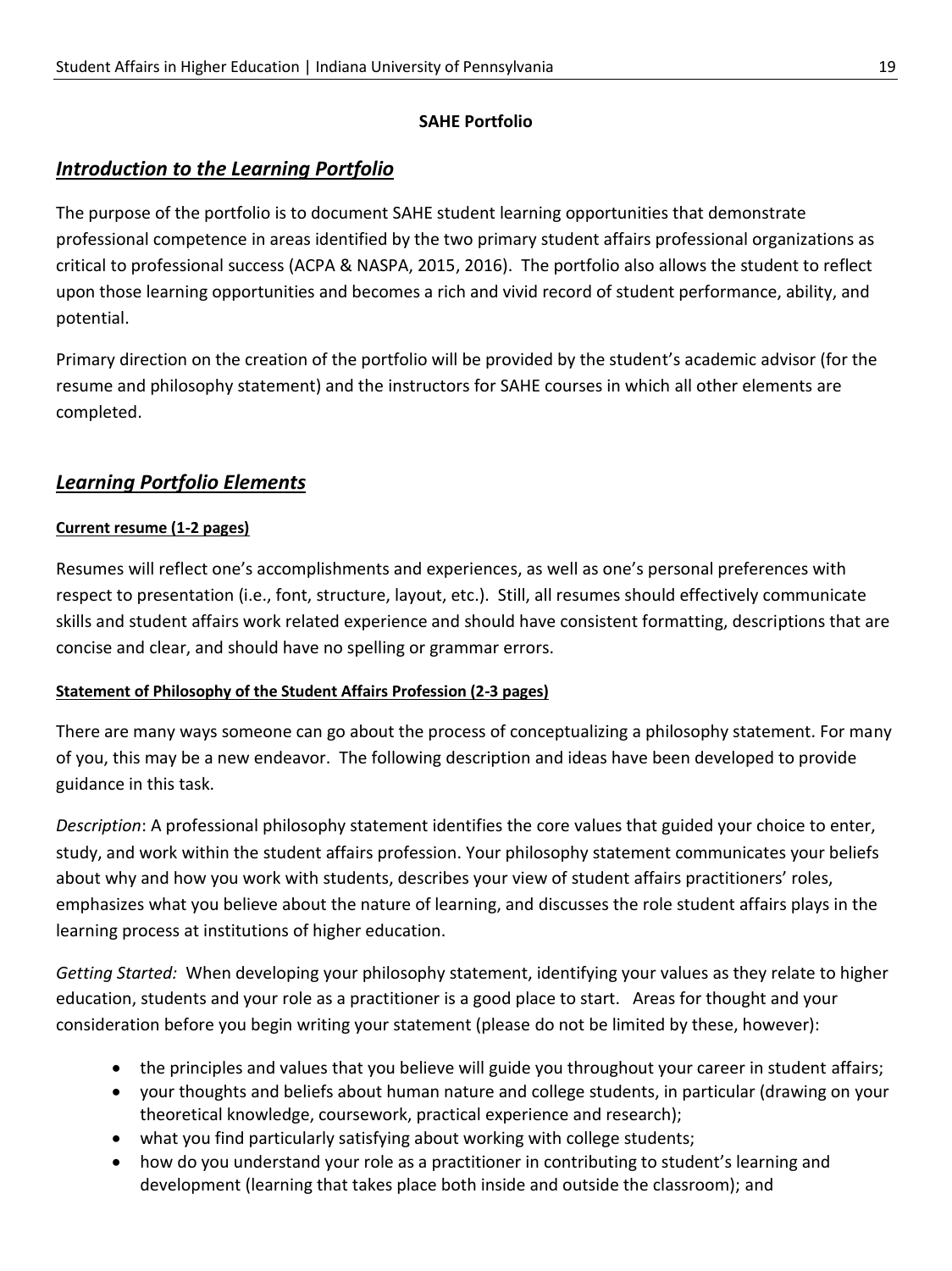• how you operationalize and implement your professional philosophy.

In preparing your philosophy statement, the following apply:

- begin with an introductory paragraph that clearly articulates the framework for your philosophy statement;
- write in the first person, using professional language and tone;
- use 1" margins; double-space the text; use 12pt font, either Calibri or Times Roman
- use page numbers;
- put your last name in the header;
- provide the date of submission in the footer;
- title the file with your last name first before submitting for review;
- adhere to APA guidelines for any in-text citations and associated reference pages (when references pages are needed, the reference page is excluded from the 2-3 page length); and
- end with a paragraph that summarizes and wraps up in a meaningful way your philosophy statement.

#### **Learning Narratives**

Using the ACPA and NASPA's (2015 & 2016) *Professional Competency Areas for Student Affairs Educators* and *ACPA/NASPA Professional Competencies Rubrics*, you will assess yourself on each of the competencies.

| Personal and Ethical Foundations (PEF)     | Leadership (LEAD)                      |
|--------------------------------------------|----------------------------------------|
| Values, Philosophy, and History (VPH)      | Social Justice and Inclusion (SJI)     |
| Assessment, Evaluation, and Research (AER) | Student Learning and Development (SLD) |
| Law, Policy, and Governance (LPG)          | Technology (TECH)                      |
| Organizational and Human Resources (OHR)   | Advising and Supporting (A/S)          |

There are three components to each of your Learning Narratives:

- 1) Competency Self-Assessment Survey. These will be provided to you in class.
- 2) Reflective Essay (2-4 pages). You should begin by framing the competency area and indicate how you have structured your essay. You should address how classroom experiences, assignments, assistantship/employment experiences, practicum experiences, and other co-curricular experiences (e.g., professional association opportunities) have contributed to your growth. More importantly, you should address what you have learned and how you have demonstrated and applied the knowledge and skills. Discuss each artifact (described below) in terms of how it demonstrates your knowledge and skills within the competency. You should also identify at least one area within the competency in which you believe additional growth is vital and how you plan to gain that knowledge and/or skill. In the conclusion to your reflective essay, offer an overall assessment of the extent to which you believe you achieved a foundational level of competency in that area.
- 3) Artifacts. Identify and incorporate at least one artifact which demonstrates your knowledge and skills in the competency area. Artifacts are documents that you have created or evaluative documents that have been created about you (e.g, a practicum or assistantship performance evaluation). Across the ten Learning Narratives, at least five primary artifacts must be course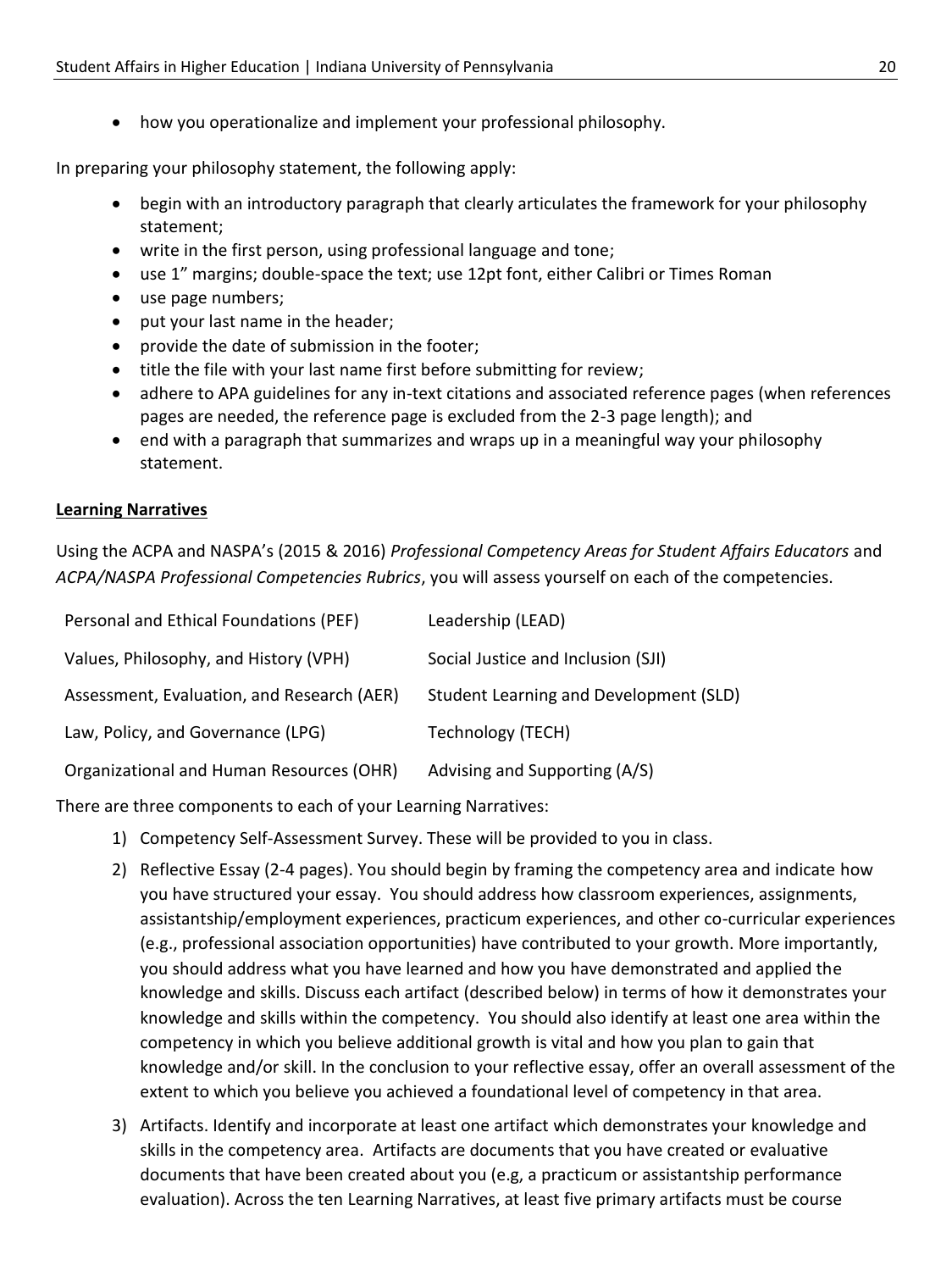assignments. Artifacts representing course assignments should include the evaluated assignment and any accompanying rubric.

Refer to course syllabi for expectations on the presentation of your Learning Narratives.

# *Timeline for Class of 2020*

- October 1, 2019–Resume Submission #1 due
- November 1, 2019–Students will receive feedback on Resume Submission #1
- December 2, 2019–Resume Submission #2 due
- January 17, 2020–Philosophy Statement Submission #1 due
- February 17, 2020–Students will receive feedback on Philosophy Statement Submission #1
- March 16, 2020–Philosophy Statement Submission #2 due
- April 10, 2020–Deadline for final approval of the philosophy statement

**Note.** Students must satisfactorily complete resume and philosophy statement (per advisor) and the learning narratives for each competency of the portfolio (per instructors) in order to pass the SAHE 740 course and to graduate. Failure to meet any deadline may result in automatic withdrawal from the Portfolio process for 2020 and delay graduation.

#### References

ACPA & NASPA. (2015). *Professional competency areas for student affairs educators.* Washington, DC: Authors.

ACPA & NASPA. (2016). *ACPA/NASPA professional competencies rubrics.* Washington, DC: Authors.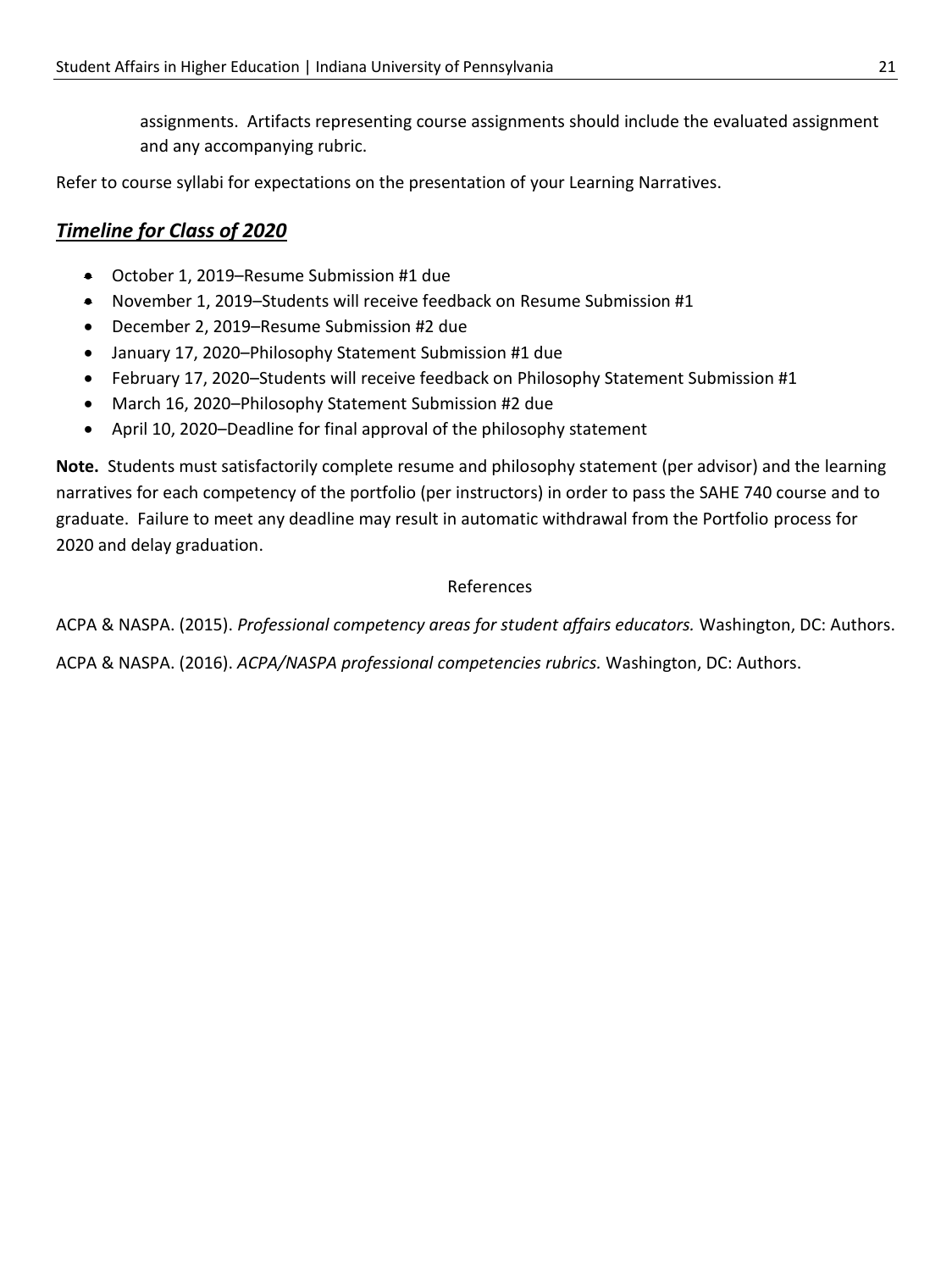# **University Policy and Procedure**

**University policy is the baseline policy.** Programs may have policy that is more stringent than the University baseline policy; however, not less stringent than the University baseline policy. For questions regarding this statement, please contact Dr. John Wesley Lowery or the School of Graduate Studies and Research.

#### **Academic Calendar**

View the IUP Academic Calendar: [www.iup.edu/news-events/calendar/academic/](http://www.iup.edu/news-events/calendar/academic/)

#### **Academic Grade Appeal Policy**

For Information regarding the Grade Appeal policy, view the Graduate Catalog: [www.iup.edu/graduatestudies/catalog/](http://www.iup.edu/graduatestudies/catalog/)

#### **Academic Integrity**

For more information, view the Graduate Catalog: [www.iup.edu/graduatestudies/catalog/](http://www.iup.edu/graduatestudies/catalog/) *The Source: A Student Policy Guide*: [www.iup.edu/studentconduct/thesource/](http://www.iup.edu/studentconduct/thesource/) Academic Integrity

#### **Academic Status and Satisfactory Academic Progress**

For more information, view the Graduate Catalog: [www.iup.edu/graduatestudies/catalog/](http://www.iup.edu/graduatestudies/catalog/)

### **Affirmative Action**

*Indiana University of Pennsylvania is committed to providing leadership in taking affirmative action to attain equal educational and employment rights for all persons, without regard to race, religion, national origin, ancestry, sex, physical handicap, or affectional or lifestyle orientation. This policy is placed in this document in accordance with state and federal laws including Titles VI and VII of the Civil Rights Act of 1964, Title IX of the Educational Amendments of 1972, Sections 503 and 504 of the Rehabilitation Act of 1973 as well as federal and state executive orders. This policy extends to disabled veterans and veterans of the Vietnam era. Please direct inquiries concerning equal opportunity to: Office of the Provost, 205 Sutton Hall, 1011 South Drive, IUP, Indiana, PA 15705-1046 U.S.A.*

#### **Bereavement-Related Class Absences**

For Information regarding the Bereavement-Related Class Absences policy, view the Graduate Catalog: [www.iup.edu/graduatestudies/catalog/](http://www.iup.edu/graduatestudies/catalog/)

### **Continuous Graduate Registration for Dissertation or Thesis**

**\*Note: Admission effective fall 2017 and after**: Master's thesis, MFA thesis and Doctoral students beginning the program fall 2017 and thereafter, must adhere to the following Continuous Graduate Registration policy for Thesis.

> *Following completion of course work, including internship or practicum; (excluding comprehensive exam or qualifiers) all doctoral and master's dissertation or thesis students must be continuously enrolled for at least one credit of dissertation or thesis each semester (Fall and Spring) annually, through the graduation of the student or until the time limit is exceeded. There is no separation between*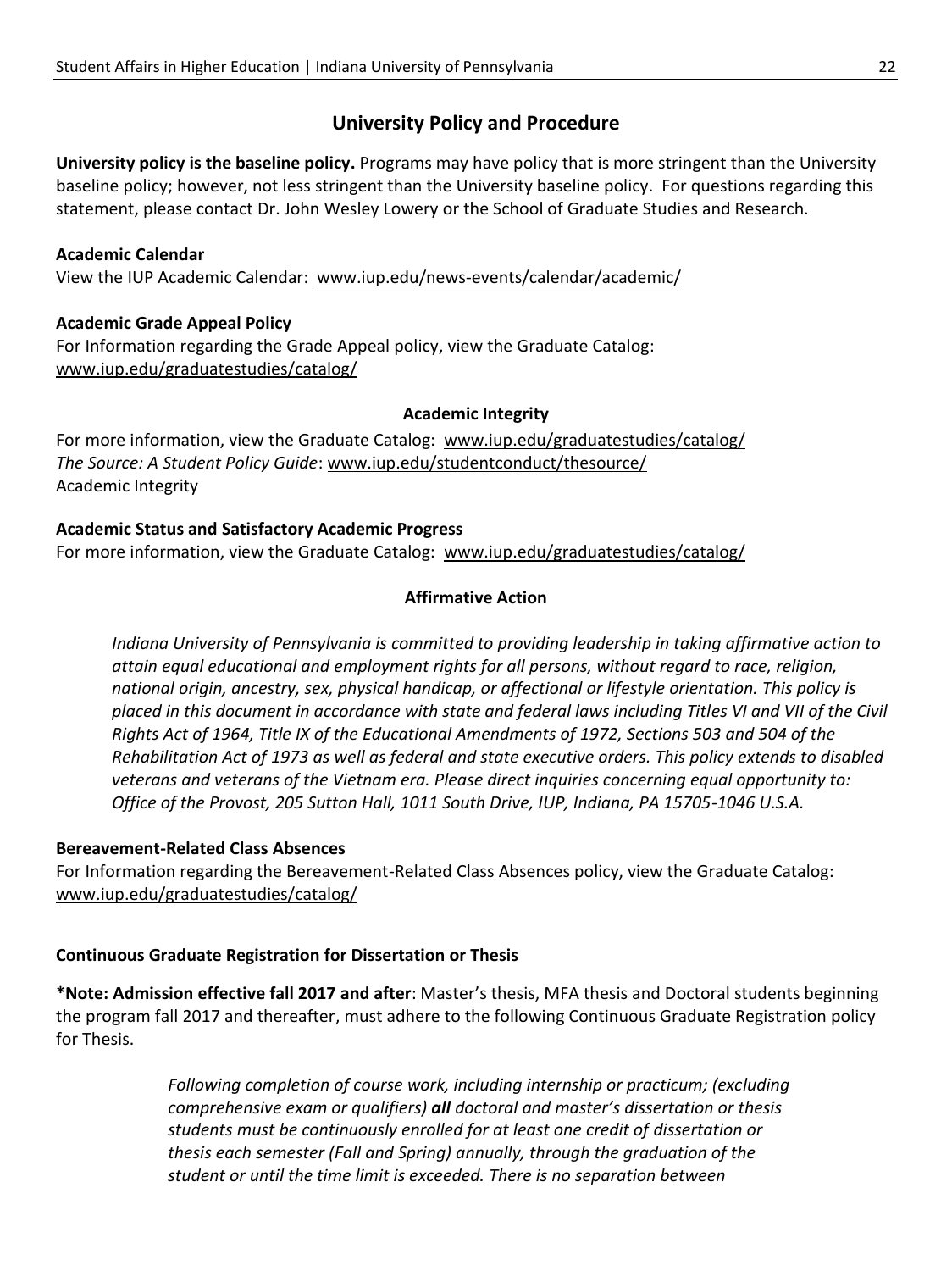*completions of course work, internship or practicum and initiation of dissertation or thesis credit registration.* 

*Once the student has registered for the number of credits required by the program of study (typically nine or twelve), or the number of dissertation or thesis credits required by their program of study (typically three to six), she or he must register for one dissertation or thesis credit each semester (Fall and Spring) annually through the graduation of the student or until the time limit is exceeded (See Time Limitation Policy for doctoral or master's students). For this period, the student will be considered a full-time doctoral or masters student.*

*All dissertation or thesis credits will be pass/fail credits. Students must complete the minimum number of master's dissertation or thesis credits required by their program, but may take additional dissertation or thesis credits as is necessary to comply with the Continuous Graduate Registration for dissertation or thesis policy.*

*Until the dissertation or thesis is successfully defended, a grade of "R" will be assigned to each registered credit. Upon successful completion of the dissertation or thesis, the grade assigned by the dissertation or thesis director will apply to all registered dissertation or thesis credits. Students must pay tuition and mandatory university fees for all credits (equal to the part-time mandatory fees), and may choose to pay the Wellness Fee.*

Access forms processed through the School of Graduate Studies and Research, click on *Current Students*: <http://www.iup.edu/graduatestudies/>

#### **Graduate Fresh Start Policy**

A graduate student who has been separated from the university as a result of academic dismissal, including time-to-degree dismissal, may only apply for readmission to the University if the student has been separated from the university, for a minimum of two calendar years (24 consecutive months) from the date of dismissal. The request to be considered for readmission to the University must be into a graduate program, and readmission to the program from which the student was dismissed may not be sought. A student dismissed as a result of an academic integrity violation is barred from utilizing the Graduate Fresh Start Policy to request readmission.

### Conditions for a Graduate Fresh Start Application

A graduate student may apply for a Graduate Fresh Start only if he/she meets all of the following conditions:

- he/she was academically dismissed, including time-to-degree dismissal from an IUP graduate program;
- he/she has been separated from the university for a minimum of two calendar years (24 consecutive months);
- he/she applies for readmission consideration to a graduate program at IUP, excluding the program from which the student was academically dismissed.

The graduate student must apply to the desired program through the standard Admissions process. Having reviewed the prior and intervening factors for evidence of potential for improved academic success, the program coordinator, after departmental review, may recommend to the Dean of Graduate Studies and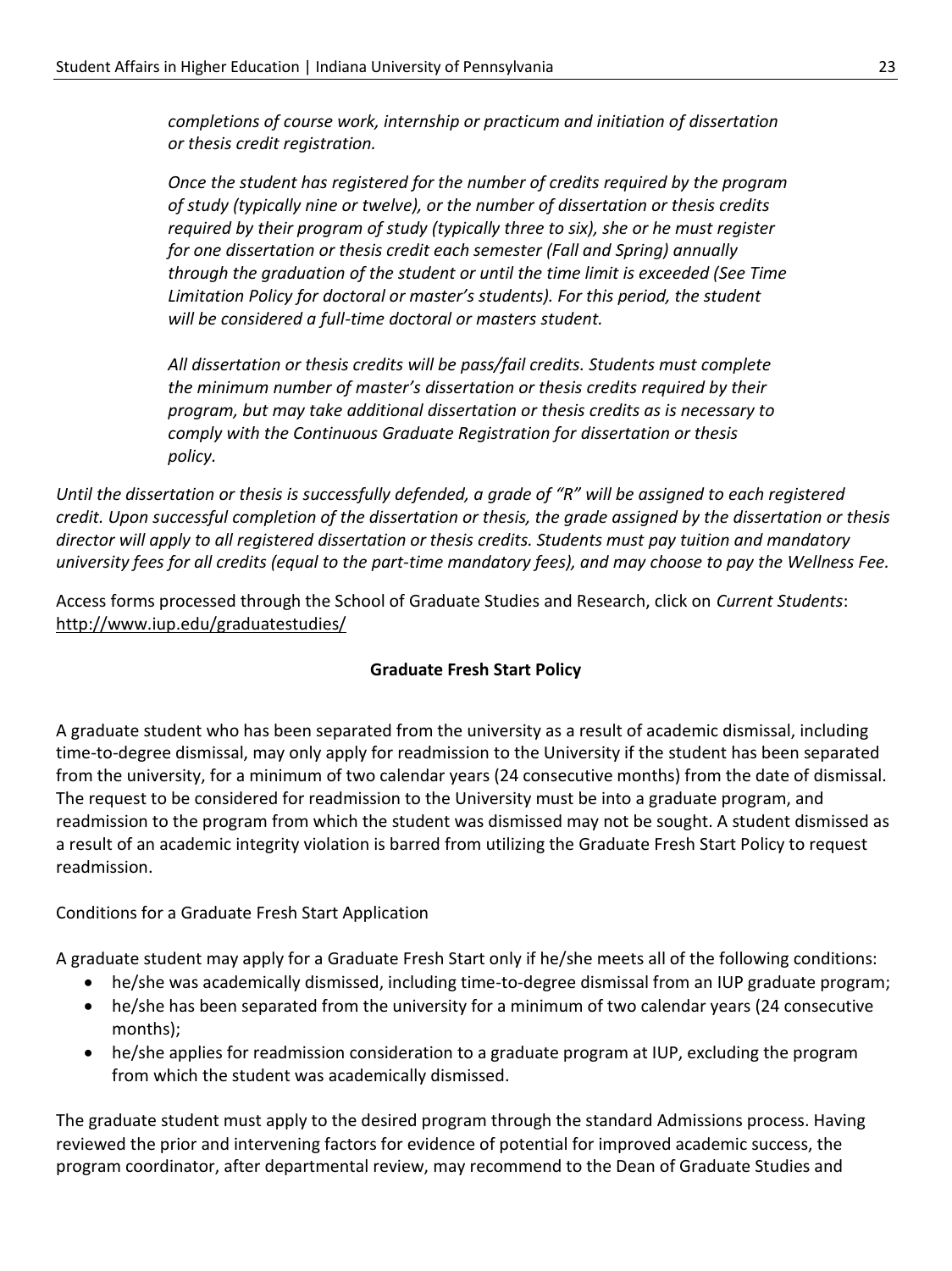Research that the student be readmitted to the University and admitted to the program. The Dean's decision is final and is not subject to appeal.

Conditions for a Graduate Fresh Start Record

All credits and grades for IUP course work taken before readmission under this Graduate Fresh Start Policy shall remain on the transcript. Upon readmission, a new cumulative (GPA) is established based on credits and grades earned from the date of readmission. Individuals may seek readmission to the University though the provisions of this policy only once.

#### Prior Record

The student's graduate record will be identified as a Graduate Fresh Start. No graduate credits earned from the program in which the student was dismissed are permitted to be transferred to the Graduate Fresh Start sought degree. Any other transfer credits must meet the IUP Transfer Credit Policy.

Students seeking a degree under the Graduate Fresh Start are not permitted to repeat a previously taken course from the program in which the student was dismissed and have it count towards improving the previous CGPA that was prior to readmission. Any course repeat(s) will be counted as a course taken under the Graduate Fresh Start and applied solely to the new degree sought and new cumulative GPA.

#### Academic Standards

A student who is readmitted under the provisions of the Graduate Fresh Start Policy shall be required to meet current degree requirements. He/she shall be academically reviewed under the policies published in the academic catalog at the time of re-matriculation. Students readmitted to the University under this policy and who were dismissed initially by exceeded time-to-degree requirements may not be granted extensions of time-to-degree requirements.

### **Graduation Graduate Residency Requirement Policy**

#### Graduate Students

1. For master's students, at least 2/3 of the credits meeting program requirements must be taken from the University offering the degree.

Note that these set the minimum number of credits that must be taken "in residence" and that universities can limit the number of hours that will be allowed to transfer into a graduate program.-

Active-duty service members who are graduate students will be handled on a case by case basis.

Exceptions are to be approved by the Office of the Chancellor's Division of Academic and Student Affairs.

### **Program Level Exams Appeal Policy**

For more information regarding the Program Level Exams Appeal Policy, view the Graduate Catalog: [www.iup.edu/graduatestudies/catalog/](http://www.iup.edu/graduatestudies/catalog/)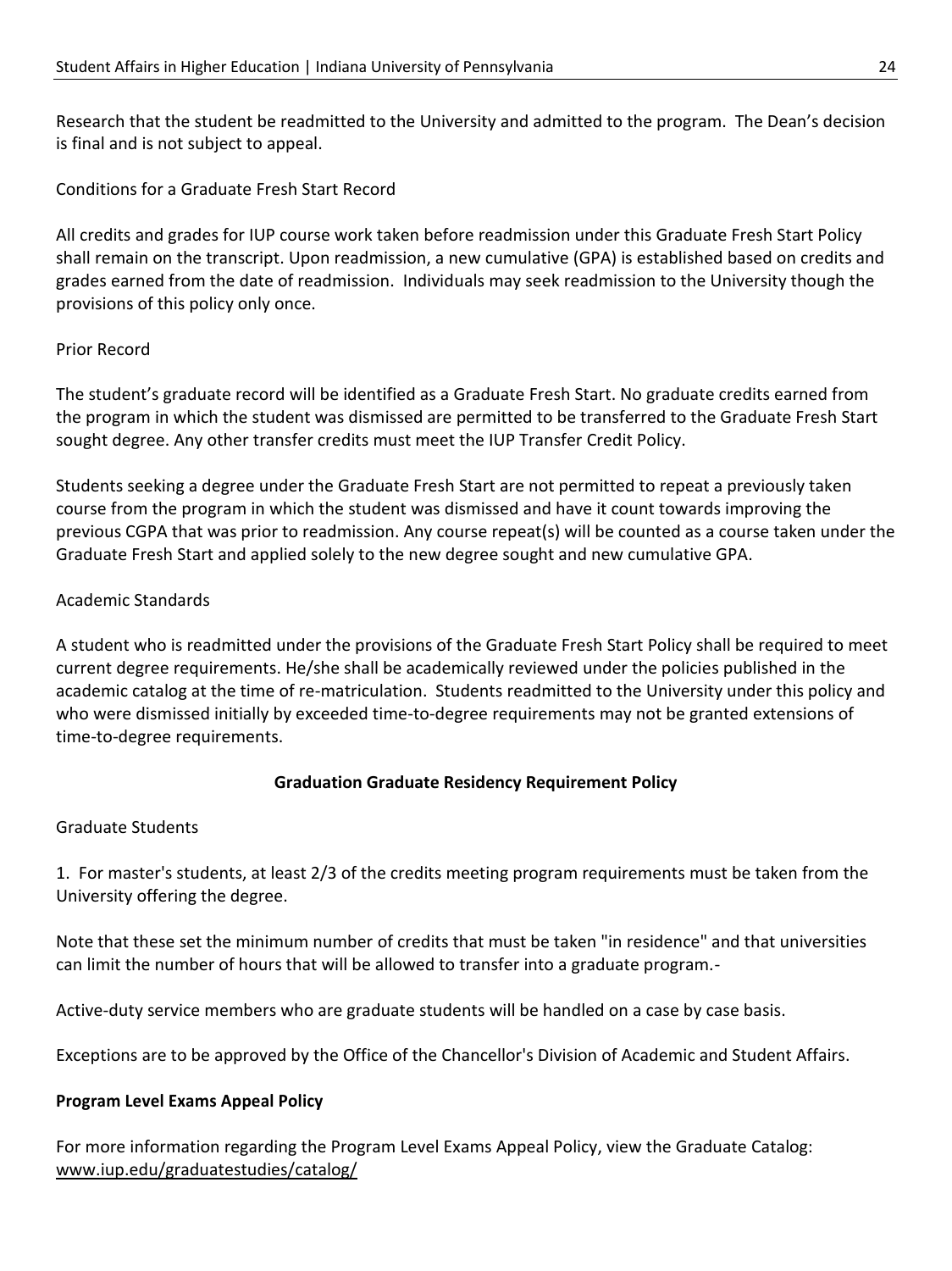### **Reexamination Policy: Candidacy/Comprehensive Examination**

No student is permitted a "third" examination without a recommendation to that effect from the degree program's sponsoring department per their adopted written procedures and the approval of the School of Graduate Studies and Research Dean (or designee). Exceptions to this policy for programs can be made only with the approval of the School of Graduate Studies and Research.

#### **Registration**

#### **GENERAL INFO**

Registration is handled online using MyIUP. Students will need their Banner ID (the number appearing on the I-Card beginning with the @ symbol), normal Banner PIN, and an Alternate PIN that is assigned for each Fall and Spring term (note the exception to this for Summer Registration, described below). Current students obtain their Alternate PINs from their advisor. New students admitted for the next Summer/Fall will receive their Banner PIN and Banner ID in their acceptance packet from the School of Graduate Studies and Research and their Alternate PIN from SAHE with orientation information.

### **NEW FIRST-YEAR STUDENTS: SUMMER REGISTRATION**

Entering students should discuss their plans with the SAHE chairperson or their advisor, as those initial decisions will affect course-taking patterns throughout the program. Summer school courses for new students begin in the second Summer session (usually early July). Summer registration doesn't require the Alternate PIN, but, if students have not received information from the SGSR about registration, they will need to contact the SAHE chairperson. If you applied for Fall admission but wish to begin in the Summer, contact Graduate Admissions to change your start term (**[graduate-admissions@iup.edu\)](mailto:graduate-admissions@iup.edu)**.

### **NEW FIRST-YEAR STUDENTS: FALL REGISTRATION**

Registration for Fall will be conducted for all new students during the Summer, upon notification from the department chairperson. Registration for this term must be delayed until then so the program can balance section enrollments and arrange convenient schedules of the students who will commute to IUP for classes from other assistantship sites. Until then, the required first-year courses will not appear on the SAHE schedule due to their "closed" status.

### **Graduate Registration Procedures**

Entering SAHE students will register for their  $1<sup>st</sup>$  summer and/or fall semester using the online registration system on MyIUP. Information about registration, including your PIN, will be sent to new students by the department in early summer. For each subsequent semester, students will use this website [\(http://www.iup.edu/myiup/default.aspx\)](http://www.iup.edu/myiup/default.aspx) to register for their courses. Upon issuance from the Registrar/Scheduling Center, registration notices will be available from students' academic advisors. Upon completion and approval of their course plan, students will receive their a four-digit Alternate PIN, which will need to be entered into URSA along with their student ID# and Personal Identification Number (initially one's birth date).

Late Registration: Those who fail to initially register for the next semester before the last day of the proceeding semester will incur a \$100 late registration fee (not applicable for the summer sessions or new students); failure to register for any classes before the first day of a given semester will result in a \$200 late registration fee. Students are strongly encouraged to register for courses in advance and to take advantage of the continuous registration process. Students who register early, but fail to pay their fees on time will have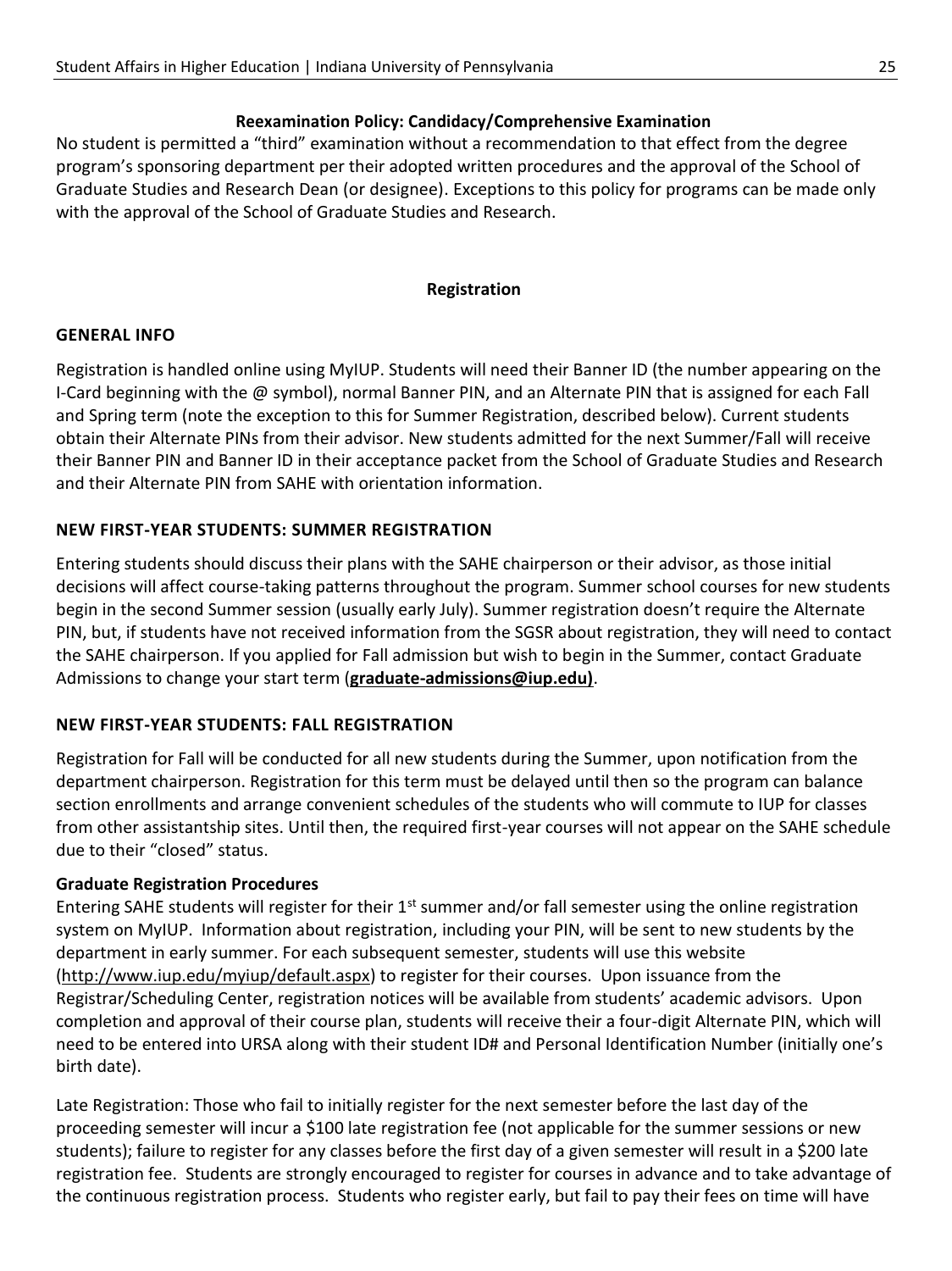their **schedule cancelled** and will not be able to register again until Late Registration (see Academic Calendars for specific dates).

*For additional information on IUP School of Graduate Studies & Research Policies and Procedures including Students Rights and Responsibilities see the [IUP Graduate Catalog.](http://www.iup.edu/graduatestudies/catalog/)*

*\*Specific registration information is available at [my.iup.edu](http://my.iup.edu/)*

#### <http://www.iup.edu/registrar/students/registration/>

For more information regarding registration and tuition billing, please contact the Office of the Bursar: [www.iup.edu/bursar/](http://www.iup.edu/bursar/)

#### **Social Equity**

The Office of Social Equity: [www.iup.edu/socialequity/](http://www.iup.edu/socialequity/)

For more information regarding University policy, view the Graduate Catalog: [www.iup.edu/graduatestudies/catalog/](http://www.iup.edu/graduatestudies/catalog/)

#### **Student Conduct**

Policies from the Office of Student Conduct: [www.iup.edu/studentconduct/policies/](http://www.iup.edu/studentconduct/policies/) *(IUP Email Communication Policy, Student Behavior Regulations, The Source, Student Rights and Responsibilities, etc.)*

#### **Time Limitations**

*Masters students must complete degree requirements no later than five years from the date of earning or transferring credit, unless the period is extended through student petition. Petitions are approved by the student's department and the dean of the School of Graduate Studies and Research.* 

For more information regarding School of Graduate Studies and Research policy on registration, view the Graduate Catalog: [www.iup.edu/graduatestudies/catalog/](http://www.iup.edu/graduatestudies/catalog/)

#### **Time-to-Degree Masters/Doctoral Dismissal Appeal Policy**

*A student dismissed from a program because of time-to-degree expiration (see Time Limitations policy) can appeal the decision to the Dean of the School of Graduate Studies and Research (SGSR), based on policy and/or procedural violations. The appeal can be based only on policy/procedural violations.* 

*The appeal must be made in writing to the Dean of the School of Graduate Studies and Research. Documentation of the policy(ies)/procedures in question must be provided, along with a detailed description of the alleged violations(s). All evidence supporting the alleged violation should also be provided. The student must submit the written appeal to the Dean of the SGSR within 30 days of receipt of the dismissal letter.*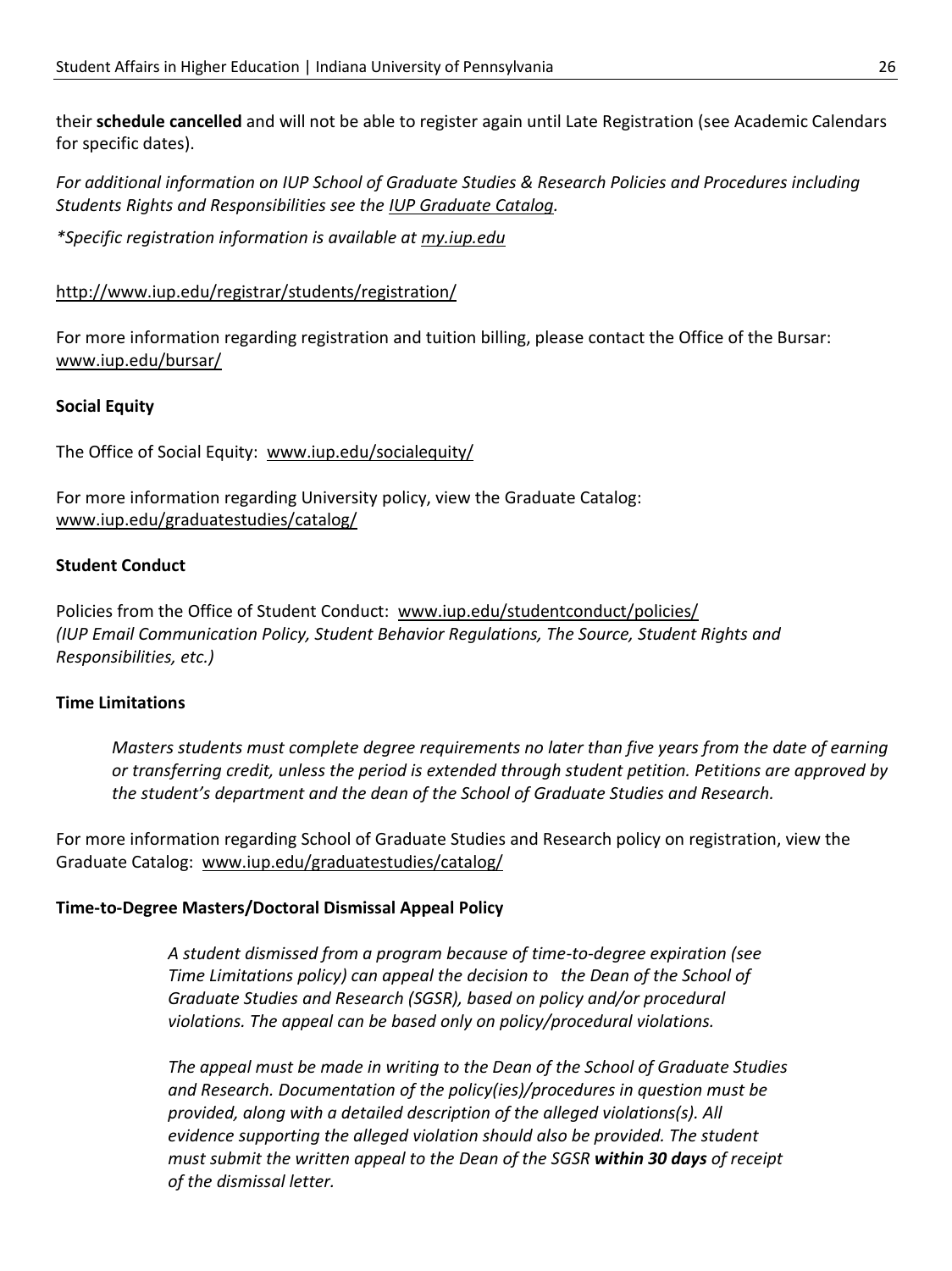*Upon receipt of the written appeal to the Dean of the SGSR will conduct an investigation of the allegation, review the documentation and render a final decision which completes the appeal process. The final decision rendered by the Dean of the SGSR may not be appealed.*

*If it is found that policy/and/or procedure has been violated, the Dean of the SGSR will rescind the dismissal.* 

*a. Masters student time limitation (see Time Limitations policy) may be extended through student petition to the Assistant Dean of the SGSR. The program coordinator on behalf of the student, no later than the first day of the month of the student's time-to-degree expiration date, makes the request to the Dean (or designee) of the SGSR. The request must include justification for the extension. Official documentation to justify the request for the extension and the amount of time will be required by the Dean (or designee) of SGSR to support the request.*

#### **Title IX Reporting Requirement**

For more information regarding Title IX Reporting Requirement policy, view the Graduate Catalog: [www.iup.edu/graduatestudies/catalog/](http://www.iup.edu/graduatestudies/catalog/)

#### **Transfer of Credits (Effective fall 2017) Policy**

For more information regarding School of Graduate Studies and Research policy on transfer credits, view the Graduate Catalog: <http://www.iup.edu/graduatestudies/catalog/>

Access forms processed through the School of Graduate Studies and Research, click on *Current Students*: <http://www.iup.edu/graduatestudies/>

#### **Research**

How to Access the Chronicle of Higher Education

The Chronicle of Higher Education is the premier source for weekly news, research information, forums, and career information for college and university faculty members, administrators, and students. Through our subscription, you can take advantage of the following services:

- Campus-wide access to all of Chronicle.com: no logging on required from any campus computer. Access the service through this link: [http://chronicle.com](http://chronicle.com/)
- Remote access to Chronicle.com: log on from any computer, laptop, smart phone, or tablet from anywhere in the world. To set up this access, first [create a free Chronicle.com account](http://chronicle.com/myaccount/createfreeaccount) using your IUP e-mail address (you can also find the Create a Free Account link in the upper-right corner of the Chronicle's [website\)](http://chronicle.com/). After you create your account, you may use either your IUP e-mail address or the user name you created and the password you set up to continue to access the service.
- The Chronicle's [iPad App:](https://itunes.apple.com/us/app/chronicle-higher-education/id414901678) the iPad edition of the Chronicle provides access to current and past issues, and is free to IUP users.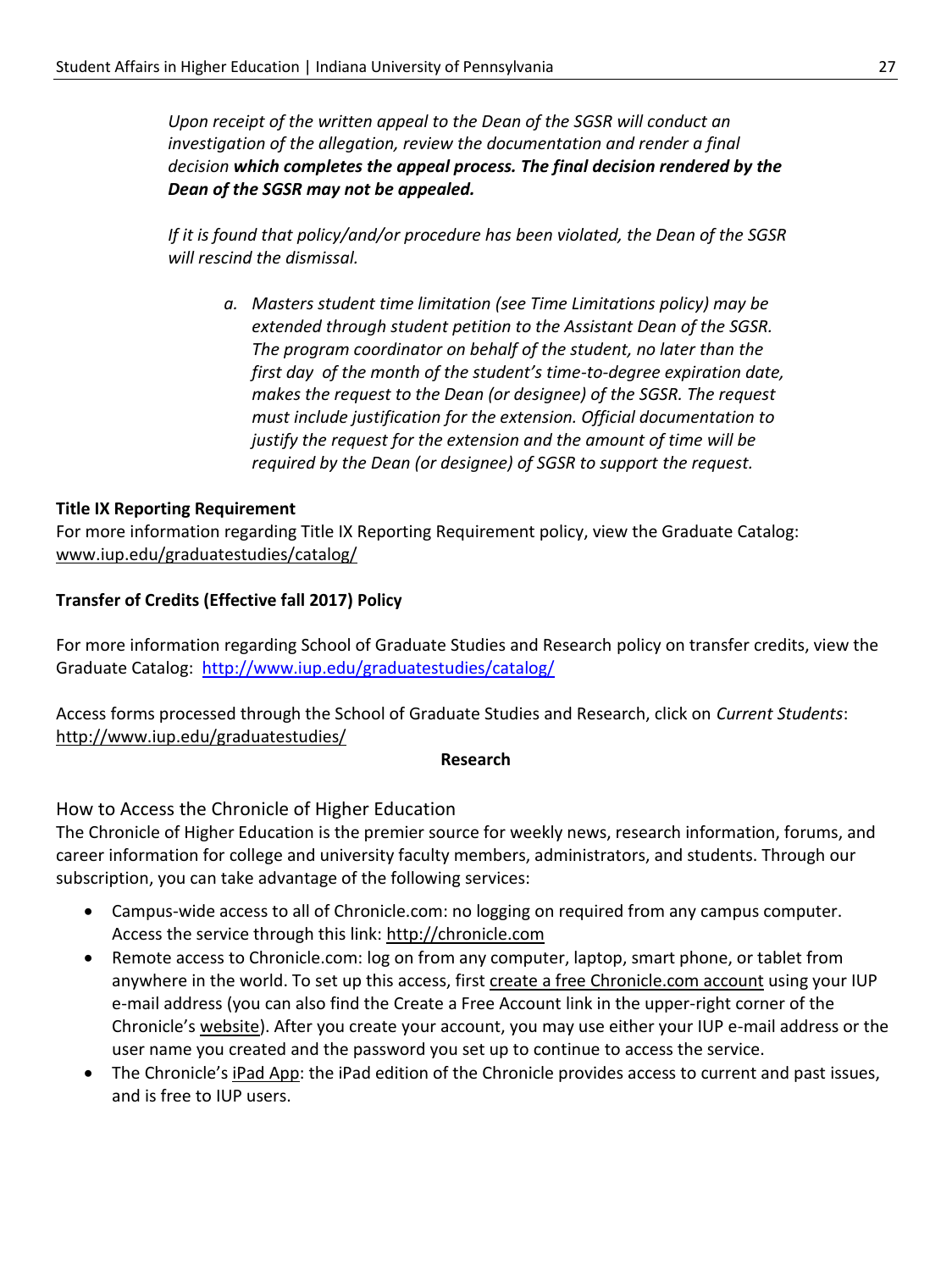#### **Resources**

SAHE professional literature and resource materials are available in 225 Stouffer, a shared library with the Department of Counseling. Resources are also available at IUP's Stapleton Library and through their on-line offerings.

#### Applied Research Lab: [www.iup.edu/arl/](http://www.iup.edu/arl/)

For more information, visit the website of the School of Graduate Studies and Research, click on *Research*: [www.iup.edu/graduatestudies/](http://www.iup.edu/graduatestudies/)

#### **Associates for Student Development** [\(ASD\)](http://www.iup.edu/page.aspx?id=10861)

The Associates for Student Development (ASD) is the SAHE program's professional development organization. Membership is open to the entire SAHE community including both students and faculty. Officers are elected during the last meeting of the fall semester. The officers work cooperatively in organizing all ASD-related projects and events, which provide opportunities for both professional development and social interaction. Projects and events, which have become traditional sources of involvement, include brown bag sessions, community service events, and the spring banquet. Other recent developments in ASD have included an ASD mentor program as well as participation in and organization of various charity events. All students are strongly encouraged to take an active role in ASD where membership is based upon a one-time dues payment. Leadership positions include: President, Vice President of Communications, Vice President of Administration & Finance, Vice President for Professional Development, Vice President of Programming, and numerous committee opportunities.

#### **Professional Organizations**

Belonging to one or more professional organizations is a professional responsibility for those who are and those who aspire to be professional practitioners. While there are numerous organizations, which represent specific areas within the student affairs enterprise, the two umbrella organizations for our field are the [ACPA](http://www.myacpa.org/)- College Student Educators International and [NASPA](https://www.naspa.org/)- Student Affairs Administrators in Higher Education. Pennsylvania College Personnel Association [\(PCPA\)](http://www.pcpa.net/) is the state division of ACPA and is an active organization that many students find valuable. SAHE students are expected to join at least one organization during the fall term of their first year. Student rates are very reasonable. As members you will receive the organization's journals which will not only provide valuable information about our field, but will be equally valuable resources for course assignments. Additionally, membership will entitle you to attend, at reduced rates, the organizations' annual conventions. Attendance at one of the conventions in the spring of your second year in the program is helpful in gaining employment. Networking is absolutely necessary and our program sponsors a reception for alumni and students at conventions each year. Lastly, you are preparing to become professional practitioners in student affairs and participating in a professional organization is a necessary and rewarding responsibility. Membership forms are available online at the organizations' websites.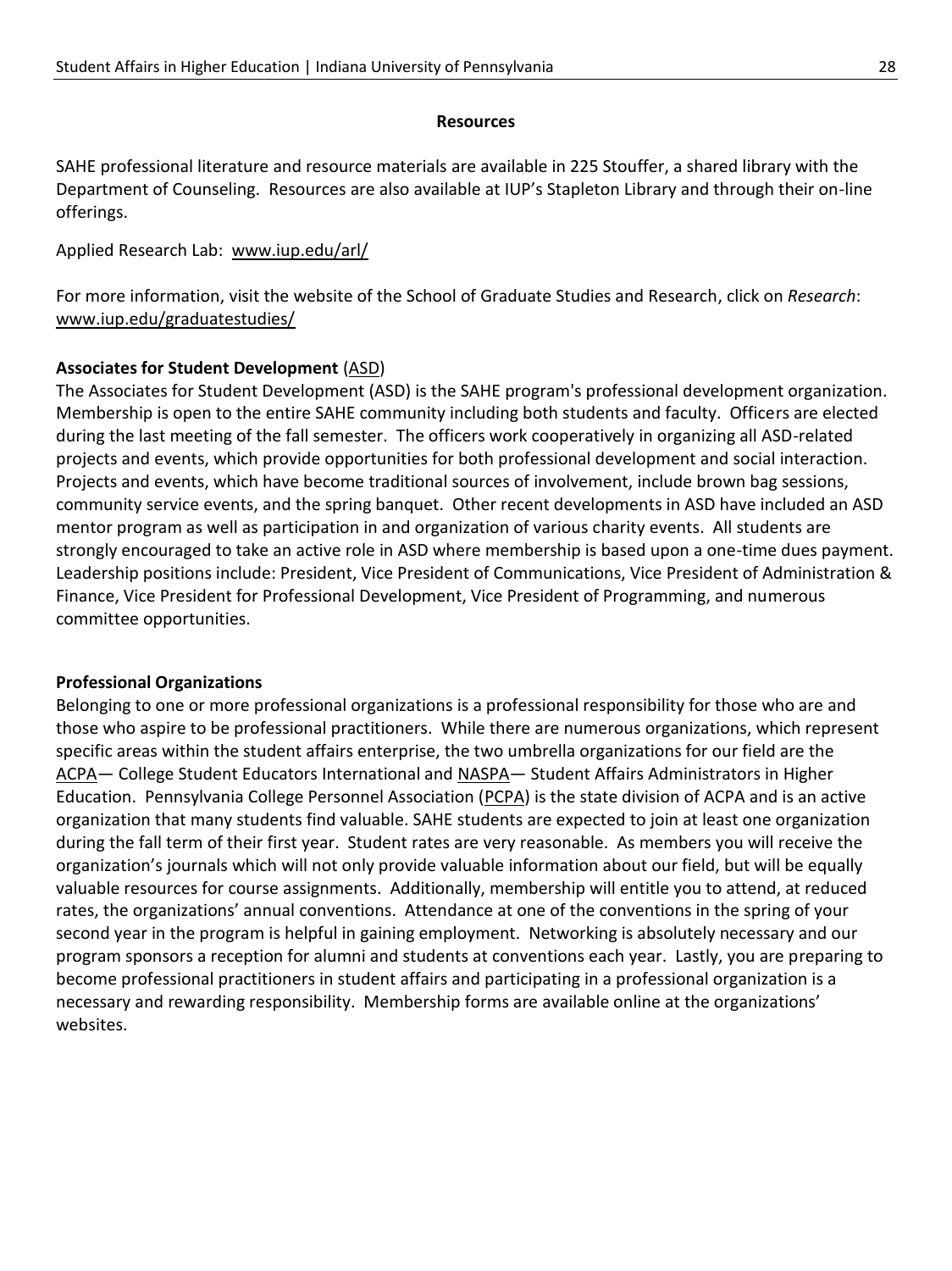### **Department Awards**

### **The S. Trevor Hadley Scholarship Outstanding Student Award**

This award was established in recognition of Dr. S. Trevor Hadley who served students at IUP for 34 years. During his tenure, he was Dean of Students and then Vice President of Student Affairs and through his leadership was instrumental in the founding and development of the Student Affairs in Higher Education master's program. Each year, one recipient of the S. Trevor Hadley Scholarship is selected. The award goes to that student who both excels in the classroom and who demonstrates commitment to students, to the program, to the profession, and to the universities with which they are affiliated during their graduate program. The recipient represents the overall best student in the program for that student's tenure in the program, and must be a May or Summer graduate with a minimum graduate QPA of 3.50.

Upon being nominated for this award, the student will be expected to submit his/her résumé plus a statement highlighting what the candidate perceives as his/her most outstanding accomplishments during his/her tenure in the program. The SAHE faculty in consultation with SAHE students and student affairs professionals will select the recipient of the S. Trevor Hadley Scholarship. The award and scholarship is announced at the SAHE end-of-the-year banquet and the May departmental graduation ceremony.

### **The Outstanding Scholar Award**

This award is presented to a graduating SAHE student who best exemplifies scholarship and academic achievement, who contributes both to the learning of peers and to the enhancement of the overall learning community. The recipient must possess intellectual curiosity, strong work habits, commitment to the discipline, and a dedication to the scholarly endeavor. The student must be either a May or Summer graduate of the year the award is given.

### **The Nancy J. Newkerk Scholarship**

This award honors an outstanding, retired IUP student affairs educator. The scholarship is awarded to that SAHE student whose contributions during the first year of their program demonstrated the greatest promise for the profession of student affairs. The award recipient will be selected by the SAHE faculty upon consideration of a submitted application, a self-statement and two letters of reference from student affairs educators with whom the student associated during that first year. Application information will be sent out to students via e-mail.

### **Ronald Lunardini Distinguished Alumni Award**

This award honors Dr. Ronald Lunardini, an outstanding faculty member and chair of the department. The award was created to acknowledge an alumnus of the SAHE department whose experiences and accomplishments as a student affairs professional significantly reflect the standards and values of the SAHE department. Alumni may nominate themselves or may be nominated by anyone familiar with their professional experience and contributions. A cover letter, vita or résumé, and any letters of support should be submitted with the nomination. The nomination deadline is in early spring semester and the award recipient, selected by a committee comprised of SAHE faculty and current SAHE students, will be announced during the spring semester. All nominees must be current student affairs professionals and alumni of the SAHE department for at least five years.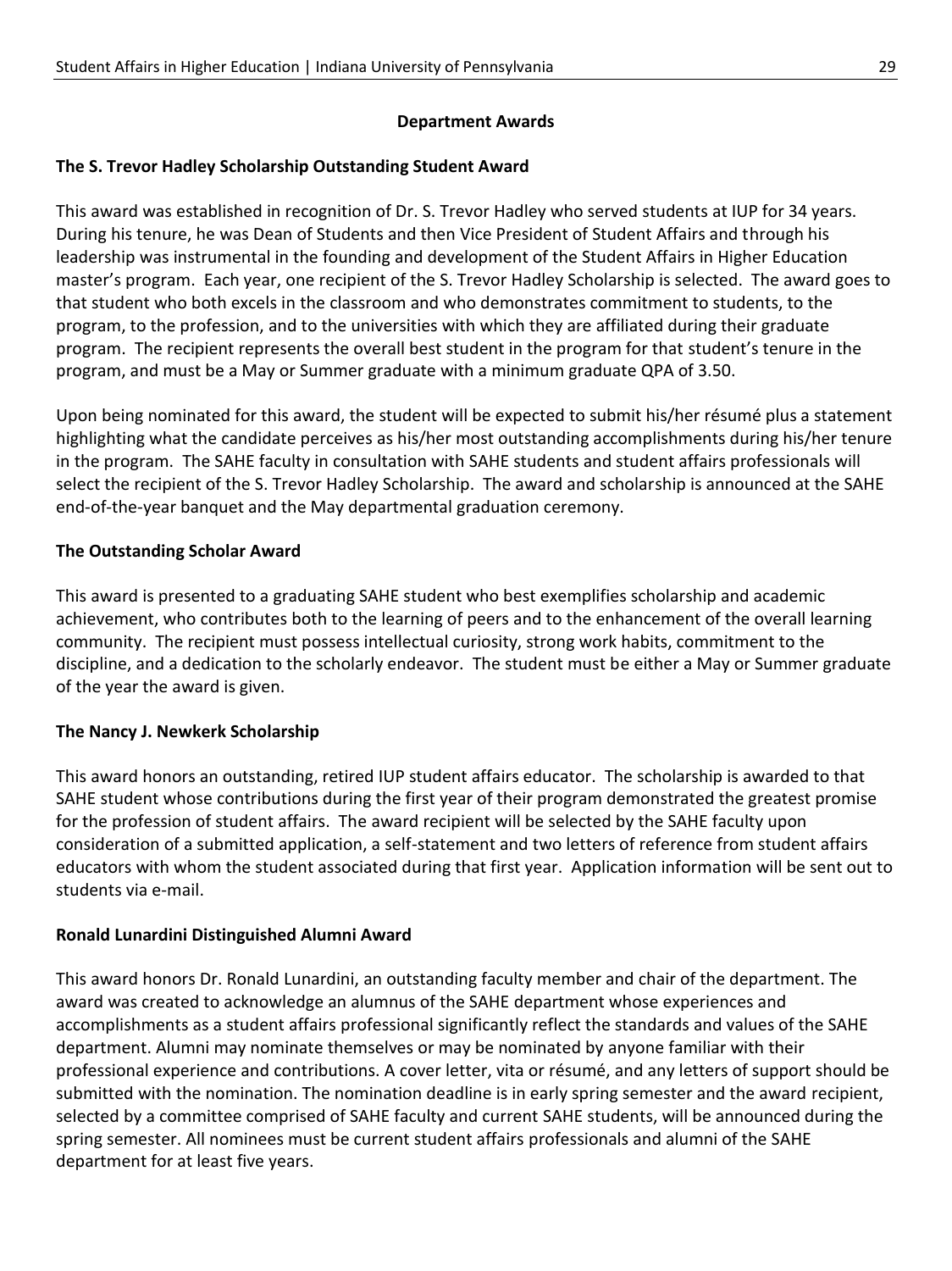#### **Get Involved! SAHE Student Leadership Award**

The Get Involved! SAHE Student Leadership Award is presented annually to one first year Student Affairs in Higher Education student at Indiana University of Pennsylvania. The award is presented by Tom (SAHE '05) and Erin Baker annually each spring at the SAHE Banquet. The student must be enrolled full-time in the SAHE program and be in her/his first year in the program. The selection committee will be looking for nominees who have a sincere interest in bettering the SAHE community, who are making a difference within the campus on which they work, and also have made a positive difference through outside of work involvements. The winner will display an enthusiasm and passion for assisting others from a diverse assortment of backgrounds. The nomination deadline is in early spring semester. A short essay and resume should be submitted with the nomination. Students can self-nominate for this award.

#### **Student Rights and Responsibilities**

For more information regarding student rights and responsibilities, view the Graduate Catalog: [www.iup.edu/graduatestudies/catalog/](http://www.iup.edu/graduatestudies/catalog/)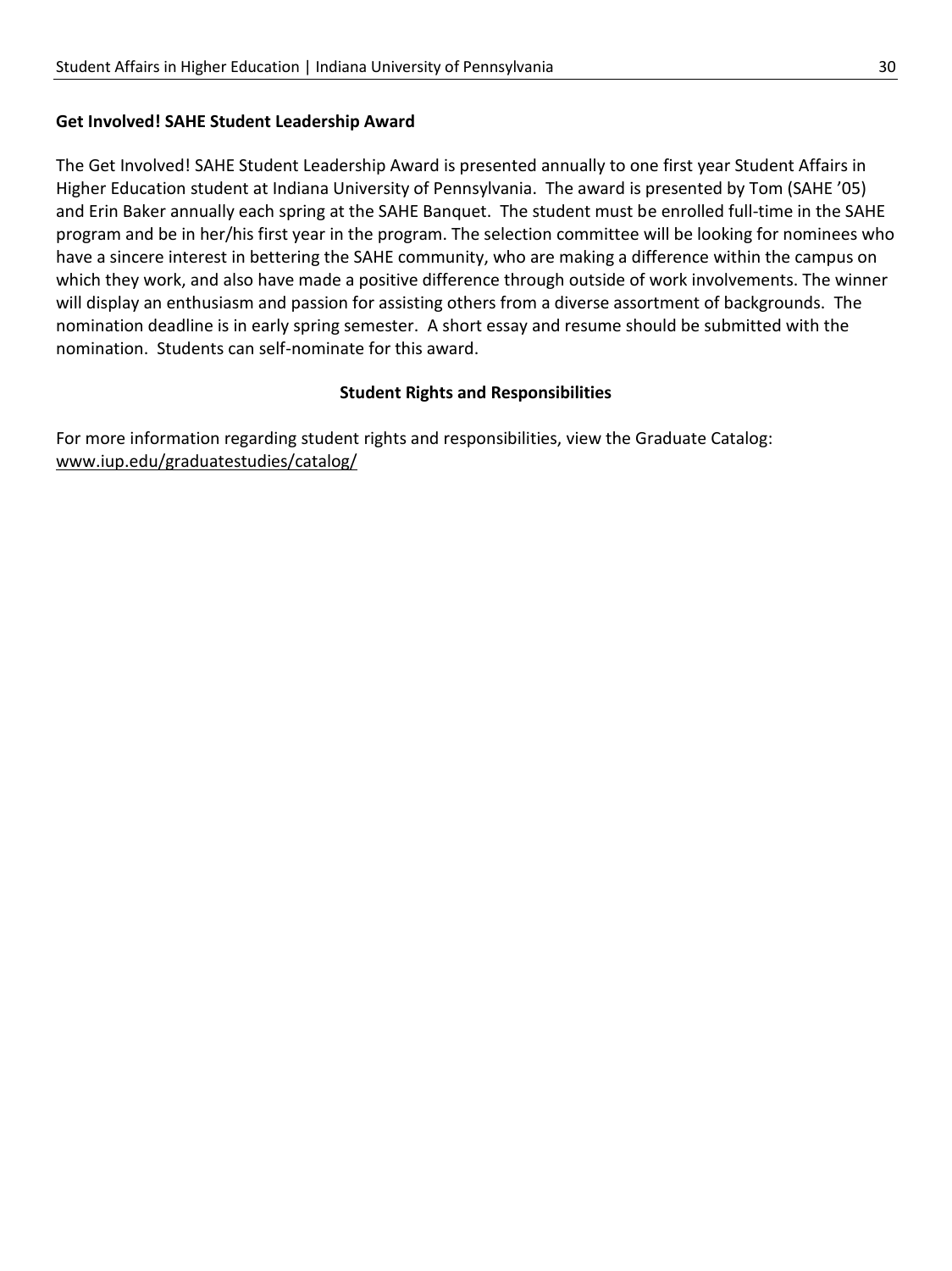

# **2018-2019 IUP SAHE Calendar**



#### **Important University and Program Deadlines**

| <b>Graduation Application</b>                 | May 1 for May     | August 1 for August | Dec. 1 for December |
|-----------------------------------------------|-------------------|---------------------|---------------------|
| <b>Non-IUP Practicum Site Processing Form</b> | Spring—November 1 | Summer—March 15     | Fall—Julv 1         |
| <b>SAHE 731 Practicum Proposal</b>            | Fall-August 1     | Spring—December 1   | Summer-April 11     |

#### **Fall Semester 2019**

- August 26 (Monday) Classes Begin
- August 29 (Thursday) SAHE Kick Off (Co-Op Lodge)
- September 2 (Monday) Labor Day (No classes)
- September 5 (Thursday) Application Deadline for Nancy Newkerk Scholarship (Class of 2019)
- November 1 (Friday) SAHE Practicum & Recruitment Fair (Ohio & Susquehanna Rooms)
- November 18-22 Thanksgiving Recess (No classes)
- November 25 (Monday) Classes Resume
- December 9 (Monday) Last day of classes
- **December 10-13** Final Exams
- December 14 (Saturday) Commencement

#### **Winter Semester 2019-2020**

- December 19 (Thursday) Classes Begin
- January 10 (Friday) Classes End

#### **Spring Semester 2020**

- January 21 (Tuesday) Classes Begin
- 
- 
- 
- 
- 
- 
- 
- 
- May 4 (Monday) and the control of classes and May of classes
- 
- 
- 
- 
- 
- 
- TBA **SAHE Visitation/GA Interviews** (HUB)
- March 2-5 ACPA Convention (Nashville, TN)
- March 9-13 Spring Recess (No Classes)
- March 25-28 The Placement Exchange (Austin, TX)
- March 28-April 1 NASPA National Conference (Austin, TX)
	- March 30 (Monday) Nomination Deadline for the S. Trevor Hadley Outstanding Student Award
- April 6 (Monday) Nomination Deadline for Get Involved! Award
- May 1 (Friday) and the Deadline to Apply for Graduation
	-
	- May 5-8 Final Exams
	- May 7 (Thursday) SAHE Banquet (tentative)
	- May 8 (Friday) IUP Graduate Commencement (Kovalchick Complex)
	- May 9 (Saturday) SAHE Commencement (Pratt Auditorium)